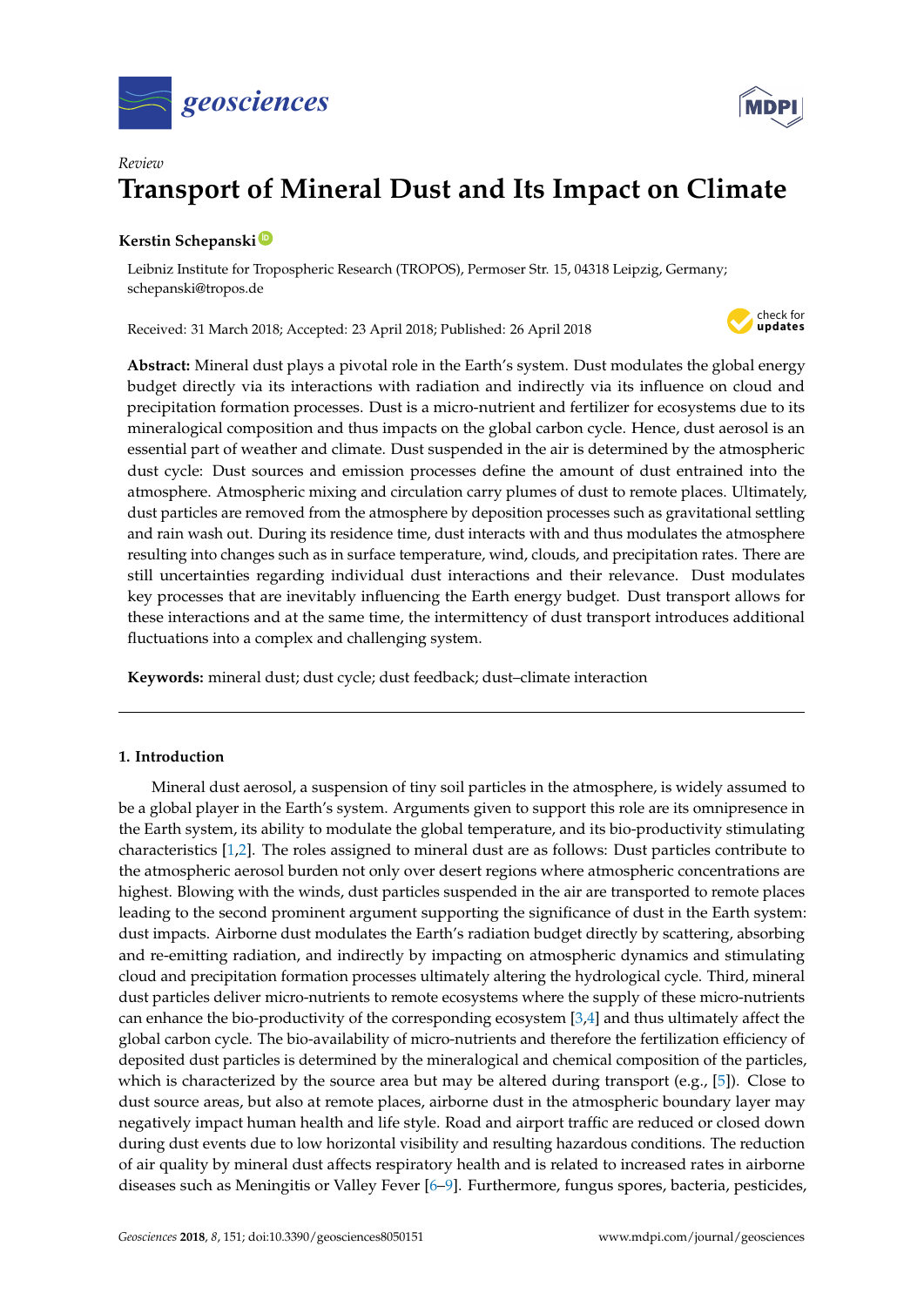and combustion residues are often found in samples of dust aerosol [\[10–](#page-12-7)[12\]](#page-12-8). Dust aerosol can also affect economy. The dimming effect of dust on solar radiation reaching the surface reduces the productivity of solar panels and thus the efficiency of solar power plants. Additionally, dust soiling decreases the efficiency of solar energy plants (e.g., [\[13](#page-12-9)[–15\]](#page-12-10)). Besides natural dust sources like semi-arid and arid areas, soil dust aerosol can be emitted from human induced dust sources such as arable lands ultimately contributing to the local atmospheric dust load [\[9,](#page-12-6)[16,](#page-12-11)[17\]](#page-12-12). Modeling studies estimate the fraction of dust emitted from anthropogenically disturbed soil to up to 60% [\[18\]](#page-12-13).

The atmospheric distribution of mineral dust is strongly controlled by the spatio-temporal distribution of active and thus dust-producing sources. The production of dust and its entrainment into the atmosphere combines meteorology and surface properties. Wind erosion and mobilization of soil particles is a threshold problem, whereby high wind velocities and turbulent fluxes exceeding a local, soil-depending threshold are necessary to mobilize the particles [\[19\]](#page-12-14). The amount of dust that can be extracted by wind from the soil, and thus the soil's efficiency to produce dust, varies between different soil types due to different characteristic particle size distributions and particle binding energies [\[20\]](#page-12-15). Arid and semi-arid areas are in particular susceptible for wind erosion due to low or absent vegetation cover exposing bare soil to the atmosphere. The knowledge of location and emission flux is a necessary prerequisite for an accurate estimate of dust–atmosphere feedbacks. Dust source activities are highly sensitive to atmospheric and surface conditions, which both are changing in times of changing land use and changing climate conditions. Uncertainties in knowledge of dust source characteristics with regard to their spatio-temporal distribution but also with regard to geomorphology, mineralogy and physico-chemical composition still affect estimates of dust feedbacks by adding uncertainties; the complex role of dust in the climate system is still not understood in all its details.

The contribution of dust emission from human-induced dust sources is still uncertain although progress has been made on understanding the human impact on the dust cycle [\[18\]](#page-12-13). Dust emission from these sources is expected to show a strong interannual variability due to the complexity of the interactions between biosphere, geosphere and atmosphere. Estimates of the contribution of anthropogenic dust sources to the global dust load are highly uncertain and are estimated to remain unchanged since nearly a decade [\[21\]](#page-12-16). Also, in the event of fire, pyro-convective updrafts inject dust particles from the bare, burned soil into the atmosphere [\[22\]](#page-12-17). Dust emission from this process is unquantified to date, although recent in situ observations suggest co-emission of soot and soil dust [\[23\]](#page-12-18).

Today, the research community has access to a diversity of aerosol products, available at different temporal and spatial resolution depending on instrument (in situ, remote sensing) and platform (ground-based, airborne, spaceborne). In order to obtain information on the vertical distribution and structure of dust suspended in the atmosphere, profiling measurements such as by means of LiDARs are performed. In atmosphere and environmental science, LiDAR instruments operate with lasers at different wavelength to infer particle properties from backscatter characteristics. This allows to distinguish between different types of aerosols such as soot, mineral dust, and sea spray aerosol. Due to the vertical penetration of the laser beam, LiDAR measurements provide information on the vertical distribution of atmospheric aerosols in addition to the aerosol type (e.g., [\[24,](#page-12-19)[25\]](#page-13-0)).

Satellite data have been used to investigate the atmospheric dust cycle since the mid-1970s when the first satellite observations became available [\[26\]](#page-13-1). Since the early stages, the number of satellite observations used for inferring various information on atmospheric dust concentration, dust layer height, and optical properties has significantly increased and so has the diversity in application. Satellite products indicating the presence of dust suspended in the atmosphere are used for source identification (e.g., [\[27](#page-13-2)[–33\]](#page-13-3)), mapping dust transport pathways (e.g., [\[34](#page-13-4)[,35\]](#page-13-5)), estimating dust deposition fluxes (e.g., [\[36](#page-13-6)[,37\]](#page-13-7)), calculating dust impacts on the radiation budget (e.g., [\[38\]](#page-13-8)), and suggesting dust cloud interactions (e.g., [\[39\]](#page-13-9)). Satellite data sets are widely used for model validation, however, different measures provided by the satellite instrument and the model simulations can be challenging. To account for this, numerical tool boxes are developed in order to overcome these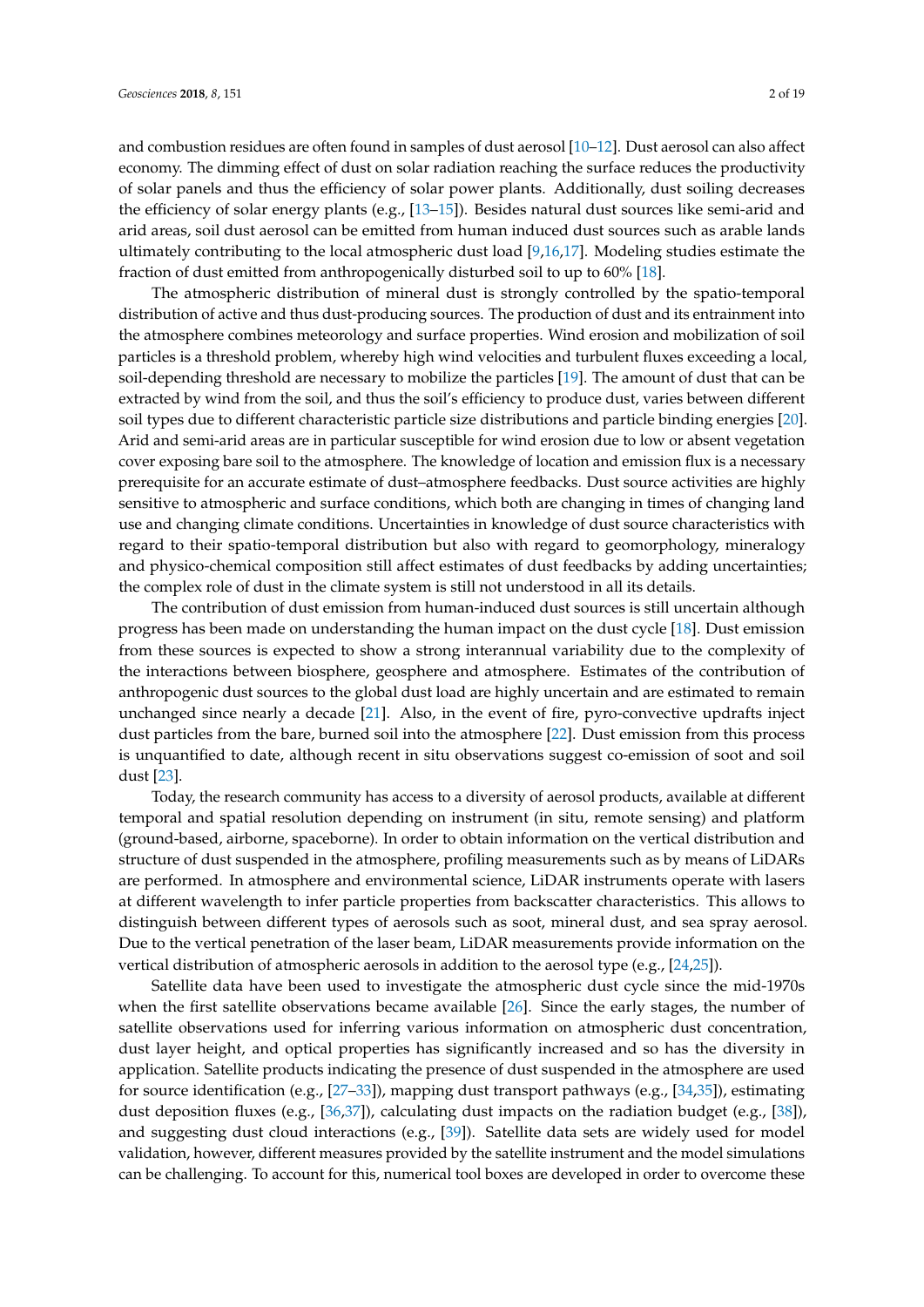differences: Radiative transfer models such as RTTOV (Radiative Transfer for TOVs) are adapted to the needs of models simulating the atmospheric dust cycle allowing for an improved understanding of satellite-based dust products [\[40\]](#page-13-10) and thus for a more accurate comparison against model simulations.

In situ optical, chemical, mineralogical, and microphysical properties of particles are retrieved from particle sampling instruments. Depending on the measurement device, instruments are operated airborne, shipborne or ground-based. Formenti et al. [\[41\]](#page-13-11) summarize sampling techniques such as size distribution, composition, surface state, shape, size, and mixing state. Detailed information on dust particle characteristics is necessary to estimate e.g., dust radiative effects and microphysical properties—properties which are most relevant for atmospheric dust feedback on weather and climate. As shown by Caquineau et al. [\[42\]](#page-13-12), Nickovic et al. [\[43\]](#page-13-13), and Journet et al. [\[44\]](#page-13-14) among others, dust mineralogical and optical properties change with source region and are a valuable input in dust models. Implementing these information into dust production models and thus allowing for spatially heterogeneous dust properties results into a variability in dust impacts on radiation, atmospheric dynamics and cloud formation processes [\[45](#page-13-15)[–47\]](#page-14-0) ultimately highlighting it as an inevitable necessity to accurately estimate dust impact on climate, environment and socio-economy in all its complexity.

To estimate dust emission and deposition fluxes, transport path, residence time, effects on air quality, and the radiative impact of dust particles on the Earth energy budget, dust schemes are implemented in atmosphere circulation models operating at different horizontal scales from global climate models to meso-scale (regional) models to Large Eddy Simulation (LES) models. However, dust models that are used to assess dust atmospheric distributions and its impacts show widely differing results [\[48\]](#page-14-1). This points towards shortcomings in boundary data sets and input parameters used for dust emission parameterization.

## **2. From Source to Sink: The Atmospheric Dust Cycle**

The life cycle of mineral dust particles suspended in the atmosphere is commonly introduced as the *atmospheric dust cycle* or the *Aeolian transport system*. Related processes are often referred to as Aeolian processes. It generally consists of three different elements: emission, transport, and deposition. As first element of the atmospheric dust cycle, emission summarizes all processes and conditions during emission. Transport comprises the spread of dust-laden air masses within the atmosphere. This can be at different spatial and temporal scales depending on atmospheric conditions (buoyancy, dispersion, scavenging, aging processes) and particle characteristics (particle size, density, composition, physico-chemical characteristics). The final element, deposition, describes the removal of dust particles from the atmosphere, either active by scavenging and wash out processes, or passive by gravitational settling and turbulence.

#### *2.1. Dust Emission*

Dust emission characterizes complex interactions between the wind and the soil surface. It is generally considered to be a threshold problem, which is determined by surface characteristics and surface wind speed [\[2,](#page-12-1)[19,](#page-12-14)[49](#page-14-2)[,50\]](#page-14-3). As atmosphere (wind) and surface (barren soil) are acting in concert during dust emission, understanding its controlling mechanism requires knowledge of all relevant surface characteristics (i.e., soil texture, degree of cohesion, crusting, and vegetation cover) and air flow characteristics over the surface. Many measurement studies and wind tunnel experiments under laboratory and outdoor conditions show a non-linear relation between dust uplift described by the number and particle size distribution of uplifted soil particles and the momentum transferred from the atmosphere onto the surface, which is often expressed by the surface wind shear stress [\[50\]](#page-14-3).

Generally, three different modes of Aeolian transport during dust mobilization, which primarily depend on the particle size, are observed during numerous field studies and laboratory wind tunnel experiments  $[49,51]$  $[49,51]$ . For small particles of less than 70  $\mu$ m diameter, interparticle cohesive forces are large compared to the aerodynamic forces acting on the particle. With increasing particle diameter, interparticle forces decrease and sand particles with around 100 µm diameter are the first to be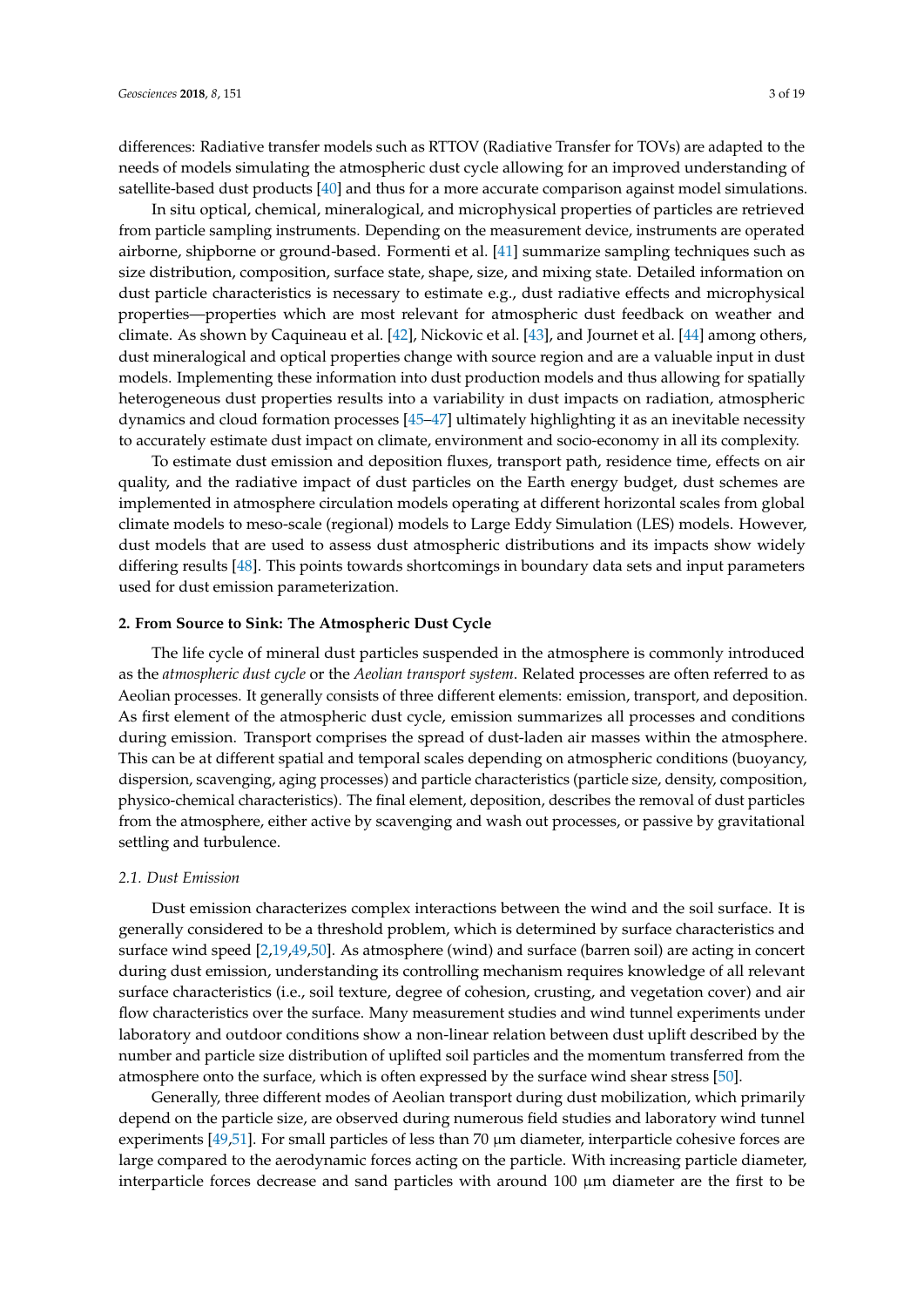mobilized by the fluid drag of the air flow. Once uplifted, the particle motion follows a ballistic curve as gravity forces are larger than the buoyancy due to turbulent eddies and tear the particle back to the ground. The observed motion is often described as a hopping along the surface and known as saltation [\[49\]](#page-14-2). Although the saltating particles do not get into suspension, saltating particles are considered as the essence of dust mobilization. Saltating (hopping) particles are able to mobilize smaller particles due to either the inelastic collision once they hit the ground again, or due to bursting or breaking-up like described by the brittle-fragmentation theory by Kok and Renno [\[52\]](#page-14-5). This way, particles of a size class that per se would not be directly entrained into the atmosphere due to strong interparticle cohesive forces, but are very susceptible for turbulent eddy transport within the atmosphere, are mobilized. Particles larger than 500 µm or these which are less exposed to the aerodynamic drag may role along the surface due to the impact of saltating particles.

As confirmed by recents satellite observations, alluvial dust sources contribute a large fraction to the northern African dust sources in particular, but also to the global dust sources in general [\[29\]](#page-13-16). Alluvial dust sources (respective alluvial sediments) acting as dust source are of particular interest as these sediments are first very prone to wind erosion and second their erodibility changes over time. The most susceptible particles are removed by wind erosion at first, and the emissivity thus reduces with time. However, the deposition of fresh sediments, e.g., after flash floods, can recharge the dust source as the reservoir of erodible particle is re-filled [\[53](#page-14-6)[–55\]](#page-14-7). This forms a link between the hydrological cycle (rain) and dust cycle (erodibility of soil) that possibly partly explains some of the interannual variability of dust emission flux that is observed. This source type is not well represented or even completely disregarded in dust models [\[56\]](#page-14-8) pointing towards the need for revisiting the representation of different dust source types in dust emission modules.

#### *2.2. Dust Transport*

In the air, suspended dust is transported within the atmospheric wind flow. The transport distance strongly depends on the dust residence time in the atmosphere, which is somewhat similar to the dust life time, dust layer altitude, prevailing atmospheric circulation patterns, and buoyancy and gravitational forces. However, particles larger than  $70 \mu m$  are assumed to deposit within less than one day. Only finest particles with less than 70 µm diameter are kept aloft by atmospheric turbulence and can remain in the atmosphere for up to several weeks and consequently be transported thousands of kilometers downwind [\[57\]](#page-14-9). Nevertheless, so called 'giant' particles with sizes >100 µm are occasionally found at remote distances (>1000 km) [\[58–](#page-14-10)[60\]](#page-14-11). Commonly applied theories explaining removal processes of dust from the atmosphere and thus the possible range of transport distance are currently not able to explain the airborne travel of such large particles in all its details revealing gaps in knowledge. During transport, suspended dust particles interact with solar and terrestrial radiation, ultimately affecting the atmospheric radiation budget by scattering, absorbing and re-emitting radiation. Dust particles may become involved in cloud and precipitation formation processes altering cloud and precipitation properties. Furthermore, photo-chemical and liquid phase chemical reactions on the dust particles' surface may change the physico-chemical characteristics (e.g., [\[61\]](#page-14-12)) and thus lead to so called aging of dust particles. Due to aging, also the bio-availability of micro-nutrients provided by the dust particle changes [\[62\]](#page-14-13).

## *2.3. Dust Deposition*

At some time, depending on the atmospheric conditions during transport, dust particle size and shape, dust particles are removed from the atmosphere either by dry deposition including gravitational settling or wet deposition associated with precipitation and cloud scavenging. Deposited dust particles may impact and interact with the Earth system in several ways: Deposited dust may provide necessary micro-nutrients which enhance and somewhat also controls the bio-productivity (e.g., [\[3,](#page-12-2)[4\]](#page-12-3)). Layers of dust deposited on plants and leaves may also inhibit photosynthesis due to shadowing and thus reduce bio-productivity. Layers of dust deposits on snow and ice change the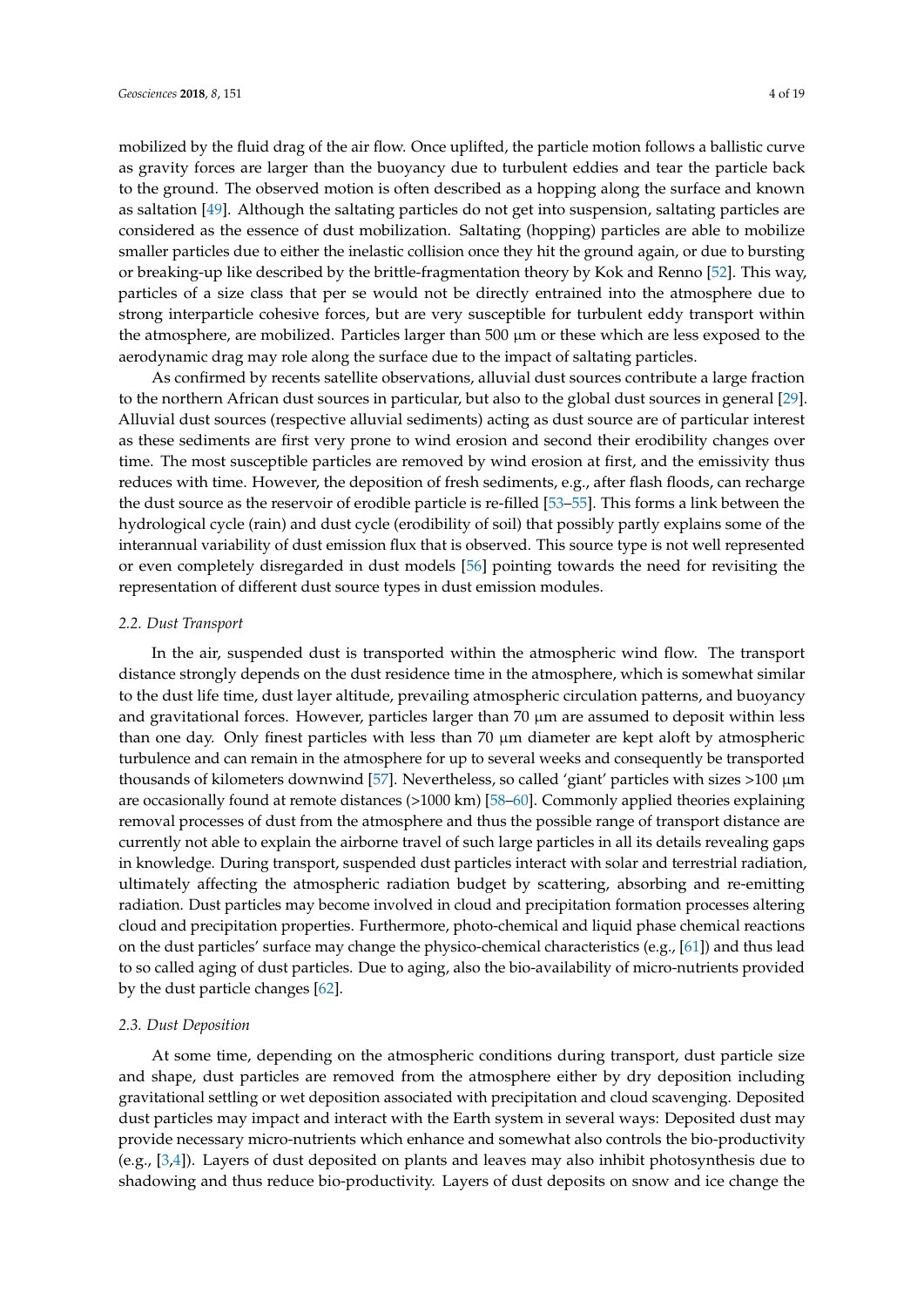albedo and ice crystal structure altering the melting behavior and snowpack energy balance [\[63\]](#page-14-14). Together with the dust particle, microbiological matter may be transported from the source region to deposition environment introducing foreign microbial species originating from the source ecosystem into the remote ecosystems [\[11](#page-12-20)[,12\]](#page-12-8).

#### **3. Mineral Dust in the Atmosphere**

From the atmospheric point of view, the most limiting factors for producing dust plumes are the occurrence of sufficient high surface wind speeds providing the momentum that is inevitably necessary for dust mobilization, and the buoyancy that determines the capacity of the atmosphere to transport and ultimately carry the dust particles. Even an ideal-susceptible dust source will not emit any dust if there is no momentum available that mobilizes the particles and entrain them first into the boundary layer, and then distributes the dust horizontally.

#### *3.1. Blowing with the Wind: Atmospheric Transport of Mineral Dust*

Dust suspended in the air is carried by turbulence counteracting gravitation and transported by wind. Veritable dust highways–transport pathways that show frequently substantial dust concentrations develop connecting efficiently source regions and deposition areas. All major dust source regions particularly located along the northern and southern tropics (Tropic of Cancer and Tropic of Capricorn) (Figure [1\)](#page-5-0) show dust trails indicating the predominant dust export path which can be identified by enhanced atmospheric dust loadings (Figure [2\)](#page-6-0). As illustrated by fields on dust emission fluxes, dust concentration, and dust deposition rates taken from the ECMWF (European Centre for Medium-Range Weather Forecasts) MACC (Monitoring Atmospheric Composition and Climate) reanalysis data set for 2003–2012, major dust source regions stand out by high annual total dust emission fluxes as well as enhanced atmospheric dust concentrations, here expressed as dust aerosol optical depth (AOD) at 550 nm. Due to general atmospheric circulation and thus prevailing wind direction, dust from most source regions is eventually exported towards the adjacent oceans. Dust is deposited onto the Earth surfaces almost everywhere at least in traces, however, substantial dust deposition is found along the dust transport pathways and downwind major source regions (Figure [3\)](#page-6-1).

Although many data sets reflecting the individual elements of the atmospheric dust cycle exist, for the reason of consistency a model-based reanalysis data set is shown here for illustration: The ECMWF MACC reanalysis data set provides fields on dust emission fluxes, atmospheric dust concentration—here shown as AOD for dust aerosol only, and dust deposition rates separated into the individual contribution by dry deposition, sedimentation, wet deposition due to large-scale precipitation, and wet deposition due to convective precipitation for three size bins ranging between 0.03 and 20  $\mu$ m (totals over all size bins are shown here) [\[64\]](#page-14-15). The data are on a grid with 0.75° × 0.75° grid spacing and a 6-hourly temporal resolution with fields available for 0 UTC, 6 UTC, 12 UTC, and 18 UTC.

The largest and strongest dust source region is located in northern Africa, the Sahara. Not all parts of the Sahara are showing equally high annual emission fluxes and several satellite-based studies have illustrated a strong spatial and temporal variability [\[29](#page-13-16)[,31](#page-13-17)[,65,](#page-14-16)[66\]](#page-14-17). One particularly strong emitting source region stands out: The Bodélé depression as key emission source [\[67\]](#page-14-18). Embedded in the Harmattan (trade wind) flow, most parts of the emitted dust is transported towards the Atlantic Ocean [\[2\]](#page-12-1). Within the Saharan Air Layer (SAL), a distinct layer of enhanced dust concentrations spanning across the tropical Atlantic from the West African coast towards the Caribbean Sea forming at 700–600 hPa during boreal summer months, dust is transported from the North African continent towards the Caribbean Sea within 5–7 days [\[68](#page-15-0)[,69\]](#page-15-1). The impact of airborne mineral dust on hurricane formation is still controversially discussed as some studies suggest that airborne mineral dust suppresses tropical cyclone formation [\[70\]](#page-15-2), whereas others suggest that dusty air masses possibly increase hurricane intensity [\[71–](#page-15-3)[73\]](#page-15-4). During boreal winter, the Saharan dust plume is tracking further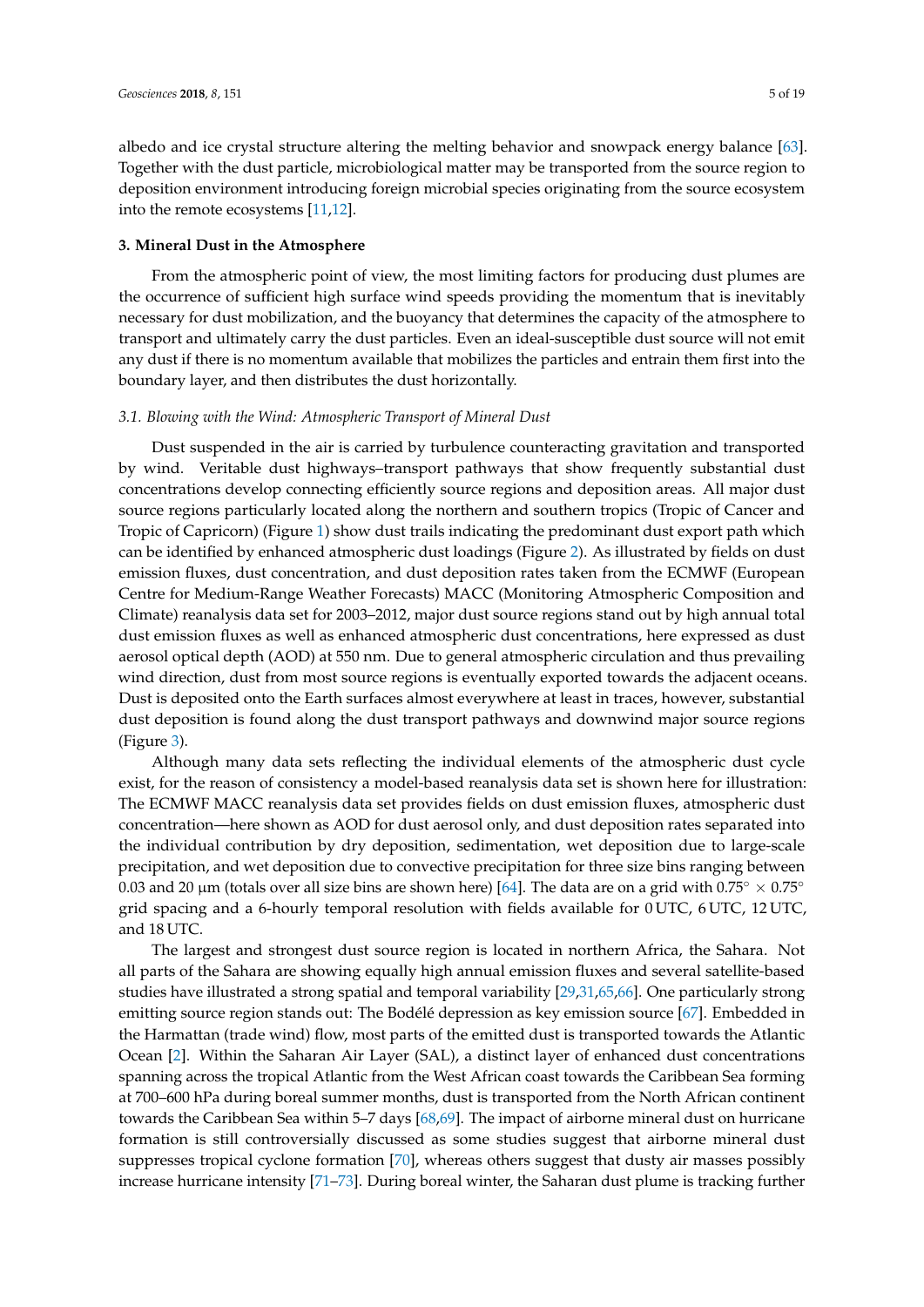southward eventually reaching South America and the Amazon basin [\[74\]](#page-15-5) where it is assumed to positively stimulate the rainforest ecosystem due to deposition of phosphorous-rich dust particles [\[75\]](#page-15-6). Less in amount but still significant and regularly occurring, dust originating from the Sahara and its northern margins is transported towards the Mediterranean and Europe. On average, 13 events per year were observed over the Iberian Peninsula preferably occurring during May to August [\[76,](#page-15-7)[77\]](#page-15-8), Flentje et al. [\[78\]](#page-15-9) observed about 5–15 events per year over southern Germany. These events are associated with a mid-latitude disturbance entering the North African continent [\[79–](#page-15-10)[81\]](#page-15-11). Dust transport over northern Africa and towards the adjacent oceans is steered by the strength of the Harmattan circulation, the presence and depth of the Saharan heat low, the position of the intertropical discontinuity (ITD) and the occurrence of Mediterranean cold surges (e.g., [\[82–](#page-15-12)[84\]](#page-15-13)). The strength of the Harmattan winds determine both dust entrainment via the formation of the nocturnal low-level jet (LLJ) [\[37\]](#page-13-7), and the dust transport across the continent towards the Atlantic [\[65\]](#page-14-16). The static stability of the boundary layer and the depth of the daytime convective boundary layer with regard to the nocturnal residual layer are of relevance for the nocturnal transport of dust plumes which ultimately determine the transport height. The Saharan heat low modulates the atmospheric dust burden over northern Africa via the generation of pressure gradients allowing for the formation of nocturnal LLJ that foster dust entrainment [\[85\]](#page-15-14) and via its impact on the residence time of dust in the air [\[86\]](#page-15-15). Mediterranean cold air surges not only are responsible for transport of moisture from the Mediterranean towards the tropics [\[87\]](#page-15-16), the intrusion of colder air also affects the static stability of the boundary layer and, again, the formation of the nocturnal LLJs, but also the formation of Soudano-Saharan depressions [\[80\]](#page-15-17). Dust emission and transport is further associated with the position of the ITD. On its northward side, nocturnal LLJs form due to the evidence of enhanced pressure gradients [\[37,](#page-13-7)[85,](#page-15-14)[88,](#page-16-0)[89\]](#page-16-1).

<span id="page-5-0"></span>

**Figure 1.** Annual total dust emission fluxes (g m−<sup>2</sup> year−<sup>1</sup> ) averaged over the 10-year period 2003–2012. Data are taken from the ECMWF MACC reanalysis data set at 6-hourly resolution (0 UTC, 6 UTC,12 UTC, and 18 UTC) and  $0.75^{\circ} \times 0.75^{\circ}$  grid spacing.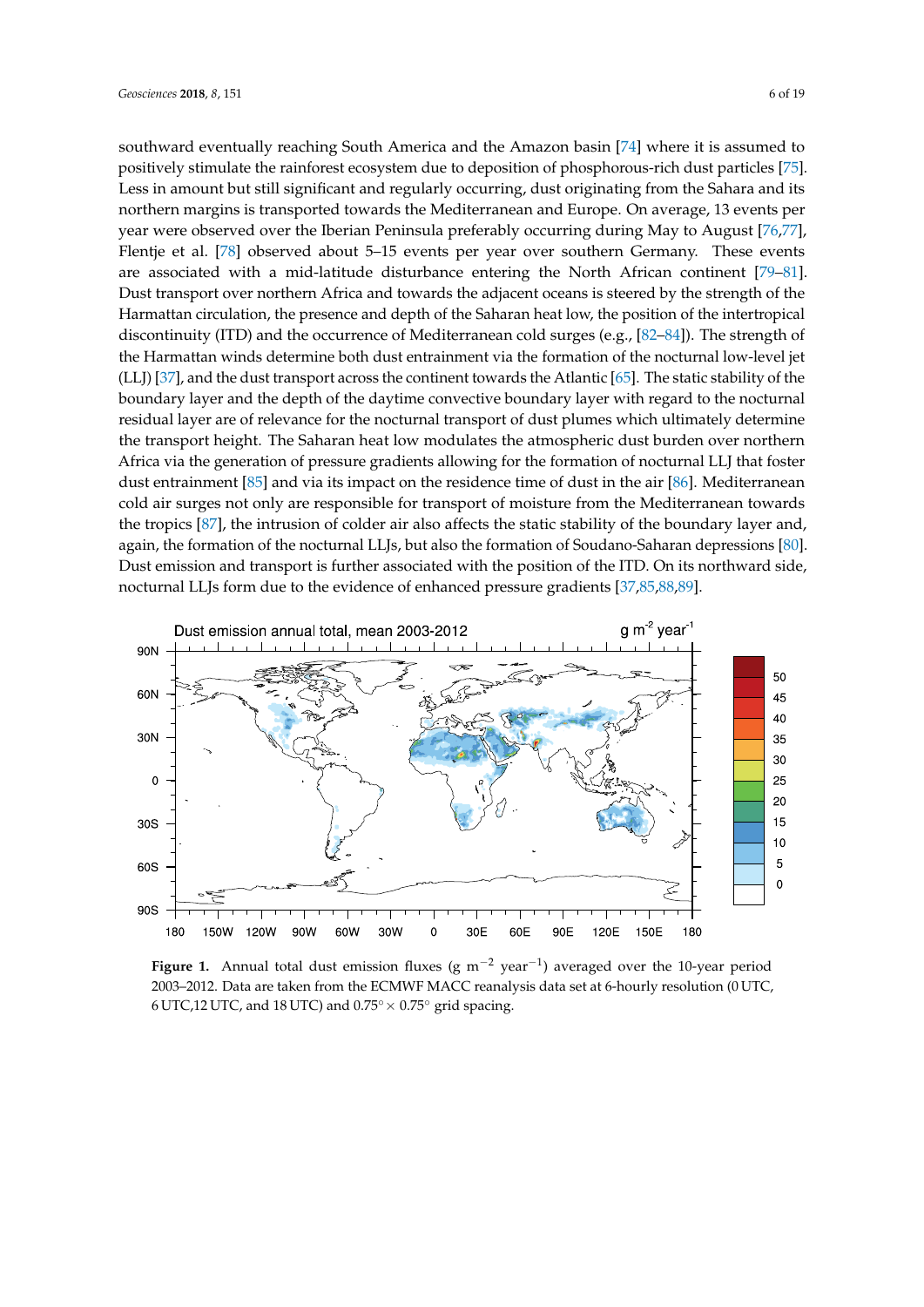<span id="page-6-0"></span>

**Figure 2.** Dust aerosol optical depth (AOD) averaged over the 10-year period 2003-2012. AOD data are taken from the ECMWF MACC reanalysis data set at 6-hourly resolution (0 UTC, 6 UTC,12 UTC, and 18 UTC) and  $0.75^{\circ} \times 0.75^{\circ}$  grid spacing.

<span id="page-6-1"></span>

**Figure 3.** Annual total dust deposition fluxes (g m−<sup>2</sup> year−<sup>1</sup> ) averaged over the 10-year period 2003-2012. Shown deposition rats include dry deposition, sedimentation, wet deposition due to large-scale precipitation and wet deposition due to convective precipitation. Data are taken from the ECMWF MACC reanalysis data set at 6-hourly resolution (0 UTC, 6 UTC,12 UTC, and 18 UTC) and  $0.75^{\circ} \times 0.75^{\circ}$  grid spacing.

Along the Tropic of Cancer, the North African desert extends into the Arabian Peninsula, the Middle East and Southwest Asia. Dust from both local and remote sources, in particular North African sources, are contributing to the atmospheric dust burden over this region (e.g., [\[90,](#page-16-2)[91\]](#page-16-3)). A majority of the dust plumes forming are driven by the Shamal winds (Shamal means northerly in Arabic). During the course of the year, two Shamal seasons occur: Summer Shamal winds associated with the thermal low over Saudia Arabia and Pakistan are blowing somewhat continuously, whereas winter Shamal winds occur as intermittent wind event frequently associated with midlatitude disturbances and their cold fronts [\[92\]](#page-16-4). Generally, summertime dust activities in the Middle East are associated with Shamal winds [\[93\]](#page-16-5), whereas dust plumes transported towards the Indian Ocean are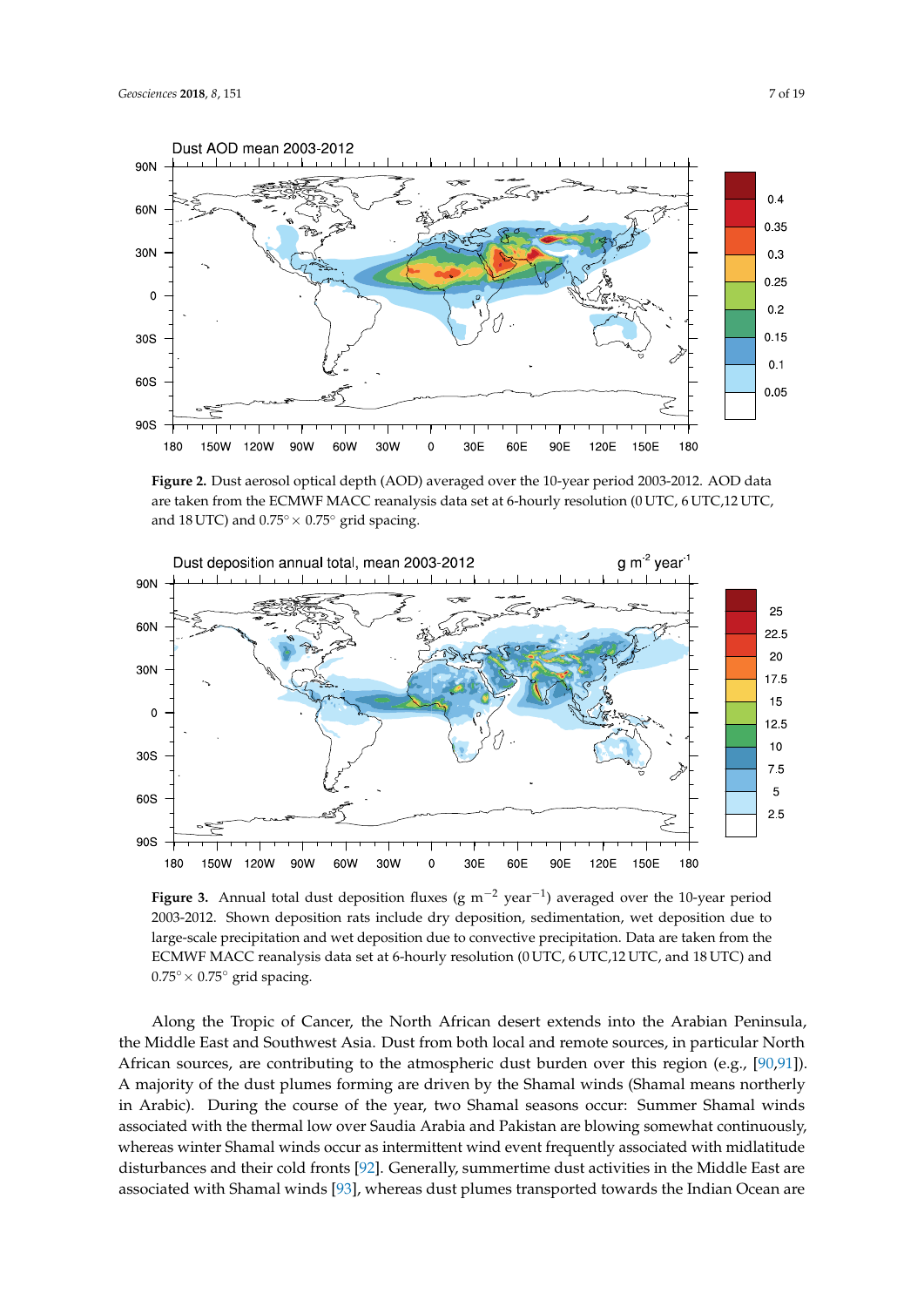modulated by the Indian summer monsoon [\[94\]](#page-16-6). Occasionally, so called haboobs, dust fronts that are generated by downdrafts from deep moist convective clouds, form and travel over large distances before decaying. In some cases, a sea-breeze circulation can enhance the haboob in terms of strength and life-time [\[95\]](#page-16-7).

Moving eastward, extensive dust source regions are located in continental Asia. Asian dust, also called 'yellow dust' originates from large desert regions in Kazakhstan, Mongolia, and northern China and is mainly affecting East Asia, predominantly during the spring season when strong winds associated with outbreaks of cold, arctic air masses are pushing southward ([\[96\]](#page-16-8), and references therein). Dust suspended in the atmosphere is transported eastward towards the metropolitan regions in China causing severe health effects and traffic limitations, and further towards Japan and the Pacific. Eventually, traces of dust reach the northern American continent [\[97](#page-16-9)[,98\]](#page-16-10).

Since the 21st century, in particular central Asia is subject to environmental changes that foster desertification and dust emission. Due to extensive water usage for the agricultural industry, lake levels are shrinking leaving barren land and increasing dust events. In particular the Aral Sea, once the fourth-largest lake on Earth, has gained much attention during the last decade. Due to the desiccation of the Aral Sea, a new desert, the Aralkum has developed where many dust events originate [\[99,](#page-16-11)[100\]](#page-16-12).

Asian dust plumes blown off the continent travel as far as towards the North American west coast [\[97\]](#page-16-9). In northern America, besides natural desert dust sources such as Mojave, Sonoran, and Chihuahuan deserts, anthropogenically disturbed soils, in particular in the Great Plains region, are identified as dust sources with significant contribution to the North American dust burden and affect on air quality and ultimately human well-being [\[9,](#page-12-6)[17,](#page-12-12)[101](#page-16-13)[,102\]](#page-16-14).

There are four hot spots in terms of significant dust contribution located in South America: (1) The Bolivian Altiplano and the hyper-arid Atacama Desert in Chile, both enclosed by mountain ranges [\[29\]](#page-13-16). (2) A region in west Argentina along the eastern (lee-ward) side of the Andes Mountains (e.g., [\[103\]](#page-16-15)), and (3) the sandy deserts and semi-arid regions in Patagonia (e.g., [\[104\]](#page-16-16)). The fourth region is located in tropical Brasilia, an area extensively used for agriculture. Most amounts of the emitted dust is transported towards the Atlantic and southern Ocean. Dust emitted in the Atacama and the Bolivian Altiplano desert is generally at a low level and transport off the source region is somewhat limited by the surrounding mountain ranges [\[29\]](#page-13-16).

In southern Africa, three dust source regions predominantly contribute to the dust burden: The coastal river beds and pans of the Namibian desert, the Etosha Basin and the Makgadikgadi Pan [\[32\]](#page-13-18). Berg-winds, strong winds associated with coastal low pressure systems, accelerate while flowing downhill from the inland plateau across the Escarpment towards the Atlantic. On their way, the strong winds swirl up dust, which forms stripy dust plumes blowing onto the southern Atlantic. These coastal low pressure systems occur in particular during the austral late winter and early spring. Despite the dust transport towards the southern Atlantic, dust particles are also leaving southern Africa towards the Indian Ocean. Embedded in a haze layer, an anticyclonic flow transports aerosol from the continent in south-easterly direction [\[105\]](#page-16-17).

Dust plumes over Australia originate from arid desert regions in the inner part of the continent such as the dried lake beds of Lake Eyre [\[106\]](#page-16-18) and are transported offshore towards the northwest and southeast by wind systems associated with the eastward passage of non-precipitating cold fronts [\[107\]](#page-16-19). The dust season peaks in austral spring and summer for central, northeastern and eastern Australia, and austral summer and autumn for southeast, southern and western coastal Australia [\[108\]](#page-16-20). The dust storm season is driven by the length of the dry season and terminates with the on-set of the rainy season. During summer, strong anticyclones located over the Great Australian Bight inhibit fronts from migrating inland [\[108\]](#page-16-20).

Although globally a minor contribution to the atmospheric dust burden, emission from dust sources located at high latitudes and in cold climates may be of importance for the local ecosystem, in particular in the view that high-latitude ecosystems are highly sensitive to disturbances and changes [\[109,](#page-16-21)[110\]](#page-16-22). Typical high latitude dust sources are glacial outwash planes, temporally flooded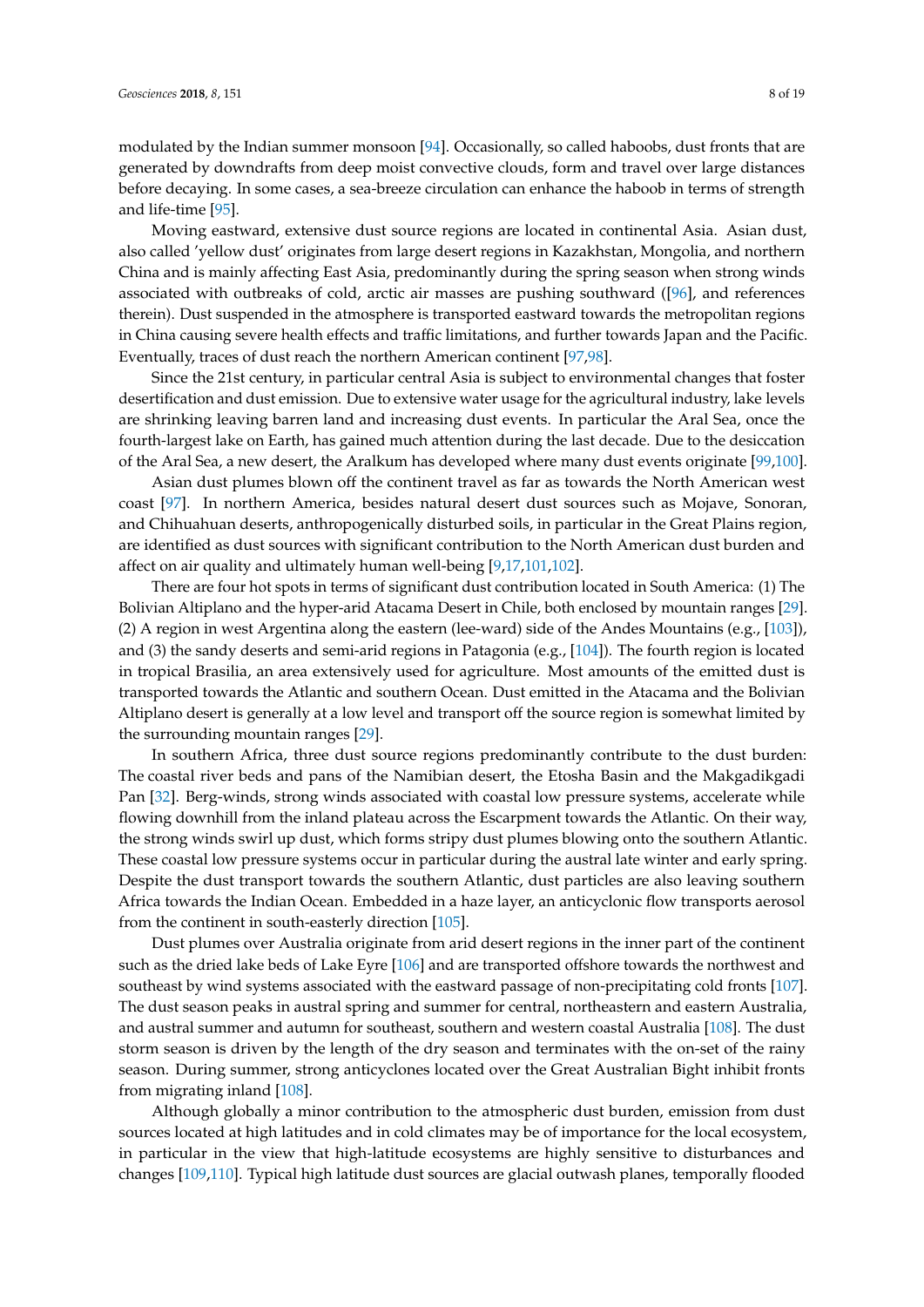river banks, and sandurs [\[111](#page-16-23)[,112\]](#page-17-0). There, the vegetation cover is low and water regularly deposits layers of fresh sediments. Prominent dust sources at high latitudes are the Copper River in Alaska [\[113\]](#page-17-1), West-Greenland [\[111\]](#page-16-23), and Iceland [\[114\]](#page-17-2) at the northern hemisphere, and Patagonia [\[104\]](#page-16-16) and New Zealand [\[115\]](#page-17-3) at the southern hemisphere. Recent studies have shown the sensitivity of the marine eco-system towards nutrient influx via dust deposition. Shoenfelt et al. [\[116\]](#page-17-4) recently proposed that nutrients contained in dust originating from glacigenic sources at high latitudes show higher levels of bioavailability and thus a stronger potential to influence on the oceans bioproductivity and thus the global carbon cycle. Strong interannual variability in dust storm occurrence and thus dust deposition fluxes lead to significant interannual variability in iron deposition fluxes as shown by Schroth et al. [\[117\]](#page-17-5) for the Gulf of Alaska.

#### *3.2. Interannual Variability*

Dust source activity and dust transport pathways are modulated and superimposed by variations in atmospheric circulation patterns. The Saharan dust plume, the most conspicuous dust plume contrasting against the Atlantic Ocean when studying satellite images, is modulated by the position and strength of the Azores high, which is reflected by the North Atlantic Ocean (NAO) index [\[118](#page-17-6)[,119\]](#page-17-7). The North African Dipole index as introduced by Rodríguez et al. [\[82\]](#page-15-12) additionally reflects the meridional pressure gradient across North Africa, which is also stimulated by the Saharan heat low and the West African Monsoon circulation ultimately determining the dust export rates towards the tropical North Atlantic (e.g., [\[82,](#page-15-12)[84\]](#page-15-13)). Doherty et al. [\[120\]](#page-17-8) further identifies pressure fluctuation of the Hawaiian high to modulate the Saharan dust transport across the Atlantic towards the Caribbean.

Several recent studies have investigated the atmospheric controls on increased dustiness over North America, in particular southwestern US (e.g., [\[9](#page-12-6)[,17](#page-12-12)[,101](#page-16-13)[,121](#page-17-9)[,122\]](#page-17-10)). All studies illustrate the relevance of the Pacific Sea Surface Temperature (SST) and highlight strong correlations between atmospheric dust concentrations respective levels of dustiness and the phase of the Pacific Decadal Oscillation (PDO) and El Niño–Southern Oscillation (ENSO). Dustiness, in particular over the southwest, is correlated with the PDO index which in its negative phase leads to drier, windier and less vegetated conditions [\[101,](#page-16-13)[121\]](#page-17-9). Consequently, the SST of the Pacific and North Atlantic have a strong modulating impact on North America's atmospheric dust burden [\[122\]](#page-17-10). Persistent and multi-annual droughts are correlated with an increase in dustiness, in particular over the southwestern US. Severe events are well remembered as 'dust bowl' years, when large regions were affected by drought-related dustiness, health impacts and economic losses in particular in the agricultural sector [\[16\]](#page-12-11).

ENSO not only results into dust-favoring conditions in the US. Enhanced frequencies of dust events in Argentina are related to drier conditions related to El Niño [\[103\]](#page-16-15) and dust concentrations over the Indian Ocean linked to dust emission over the Indo-Iranian region are enhanced following La Niña [\[123\]](#page-17-11). For southern Africa, Bryant et al. [\[124\]](#page-17-12) illustrates the role of changes in precipitation rates linked to ENSO and Indian Ocean SSTs for dust emissions, with enhanced rainfall associated with La Niña. Rainfall anomalies over Australia are also modulated by ENSO and the PDO ultimately resulting into variabilities in dust emission [\[125](#page-17-13)[,126\]](#page-17-14). For the Middle East, Yu et al. [\[93\]](#page-16-5) found an impact of ENSO on the onset and termination of the summer Shamal season ultimately modulating dust source activity and transport pathways. A superposition of ENSO and PDO modes is suggested to result in a long-term drying and thus prolonged drought conditions which foster dust activity over the Middle East and Arabian Peninsula [\[75,](#page-15-6)[127\]](#page-17-15). The peak season for Asian dust emission and transport is during boreal spring, where Arctic cold fronts drive strong dust fronts towards the Pacific. The Arctic Oscillation reflecting the position and strength of the Arctic high is explaining large parts of the dust storm variability in Asia [\[128\]](#page-17-16). The trans-Pacific transport of dust is modulated by ENSO and PDO with El Niño years being associated with a northward shift of the transport route ([\[121\]](#page-17-9), and references therein).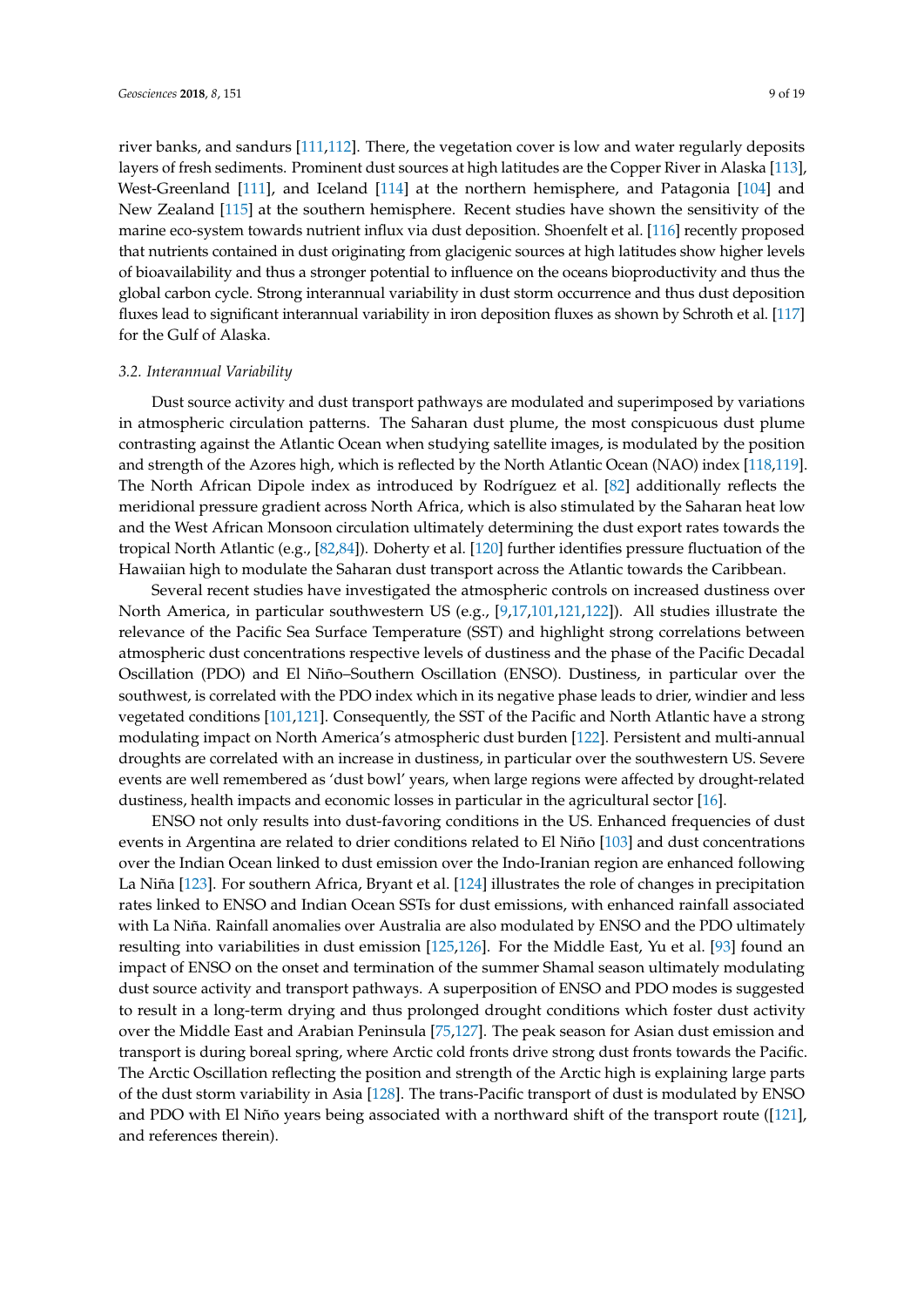#### *3.3. Dust Feedbacks and Impacts*

Dust aerosols are a significant uncertainty in estimating the Earth's energy budget in a changing climate [\[21\]](#page-12-16). The impact of dust on different processes relevant for weather and climate is manifold: Dust aerosols participate in cloud formation processes and thus stimulate the hydrological cycle. They furthermore modulate the atmospheric radiation budget by scattering, absorbing and re-emitting radiation. Indirectly, changes in radiation budget alter heating rates and thus atmospheric dynamics [\[129](#page-17-17)[,130\]](#page-17-18). Detailed knowledge of dust optical and physico-chemical properties are inevitable for understanding dust direct impact via radiation and dust indirect impact via cloud processes feedbacks on the atmospheric system.

Given that dust's impact on the Earth system is via the energy budget, and the processes determining these impacts occur while dust is suspended in the atmosphere, dust transport is an essential component. The impact may be magnified by the residence time of dust plumes in the atmosphere, which is also linked to the geographic distance of the transport pathway.

## 3.3.1. Radiation

Dust particles scatter, absorb and re-emit radiation at different wavelength of the spectrum depending on their optical properties including size, shape and composition. These properties vary for different source regions. Size distribution changes with the travelled distance as larger particles sediment quicker than smaller particles due to gravitation. Furthermore, the physico-chemical properties may change during transport due to aging processes such as the particle's participation in cloud particle formation processes or chemical reactions with other aerosols and atmospheric trace gases.

The dust particle size distribution is the most relevant property when estimating the impact of dust on the Earth's energy budget. Kok et al. [\[131\]](#page-17-19) suggest that dust in the atmosphere is substantially coarser than represented in current global climate models, which in turn, will result into an enhanced positive radiative forcing and an increasing atmospheric dust loading. Consequently, the global dust direct radiative effect is likely to be less cooling than currently assumed, which includes the possibility that dust causes a net warming of the planet. The transport of larger dust particles through the atmosphere over long distance is also illustrated by airborne dust samples [\[59\]](#page-14-19) and marine dust traps along a transect across the Atlantic [\[60\]](#page-14-11).

Direct radiative forcing of dust, defined as the change in radiation flux due to the presence of dust particles suspended in the atmosphere, modulates the atmospheric energy budget with consequences on parameters such as temperature, pressure and wind (e.g., [\[132](#page-17-20)[,133\]](#page-17-21)). Due to the ability to absorb and re-emit radiation, dust plumes drifting through the atmosphere may act as a so-called elevated heat source. Thereby, a dust layer may change the vertical temperature gradient and thus the static stability of the atmospheric column. Changes in static stability result vertically into adapting mixing rates e.g., affecting the downward mixing of energy such as momentum provided by winds, and horizontally on thermal wind balances causing horizontally changing pressure gradients, which alters the horizontal wind [\[134\]](#page-17-22). Effects of dust via radiative forcing on atmospheric measures, such as wind, affect in turn the uplift of dust itself consequently somewhat regulating the local dust burden over source regions.

#### 3.3.2. Clouds

Dust particles may alter cloud microphysical and macrophysical (i.e., liquid water path, cloud fractional coverage) properties [\[39\]](#page-13-9). Dust aerosols can become involved in cloud particle formation processes thus influencing cloud properties such as particle size distribution, cloud thickness, liquid water path, spatial extent, life-time, precipitation. The aerosol-cloud feedbacks and the buffered response of cloud properties resulting from this still poses a grand challenge in understanding the sign and magnitude of aerosol impacts on clouds in particular and the hydrological cycle and the Earth's energy budget in general [\[135\]](#page-18-0).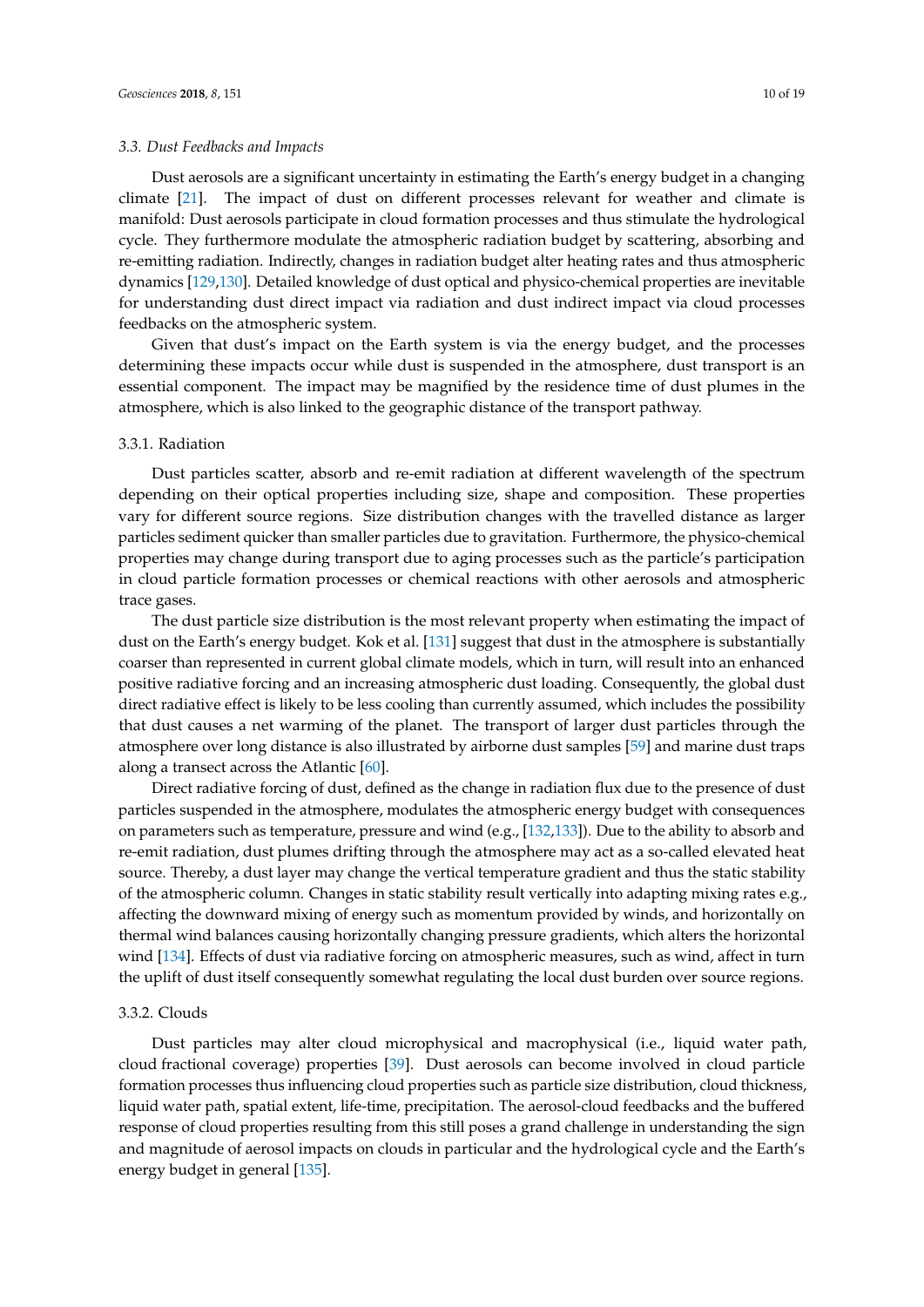The stimulating impact of aerosols on clouds is diverse. Twomey [\[136\]](#page-18-1) describes the relation between cloud condensation nuclei (CCN) concentration and cloud droplet size distribution for low-level stratus clouds. The study compares polluted to pristine clouds, whereby in polluted clouds the cloud droplet concentration increases with increasing CCN concentrations compared to pristine clouds. At the same time, the cloud droplet size distribution shifts towards smaller droplets. Consequently, both cloud shortwave albedo and longwave emissivity increase. Due to the increased number of smaller cloud particles at the cost of larger cloud droplets, the chance for the formation of precipitable cloud drops decreases. Furthermore, the onset of freezing will be delayed and the riming efficiency will be decreased. An increased cloud lifetime and vertical extent of clouds associated with enhanced aerosol concentrations shows an important feedback on the hydrological cycle.

Mineral dust particles are found to be suitable acting as CCN but also as ice nuclei (IN) (e.g., [\[137\]](#page-18-2)). Thereby, the mineralogical composition of soil particles acting as CCN respective IN, the particles shape and surface structure, and their microphysical properties are relevant for its successful action in cloud formation processes. The role of mineral dust particles in cloud formation processes is observed during several measurement campaigns (e.g., [\[138\]](#page-18-3)) and confirmed by laboratory studies (e.g., [\[139\]](#page-18-4)). Modeling studies implementing observed dust-cloud interaction processes provide insights into regional and global implications as well as they enable the community to assess the relevance of dust-cloud interactions for the atmospheric energy budget, the hydrological cycle and thus the Earth climate. Besides its relevance for climate, simulations by numerical models that consider dust-cloud interactions show improved performances and match better with observation data (e.g., [\[140\]](#page-18-5)). Due to its abundance, mineral dust is currently assumed to be one of the most important IN types in the atmosphere ultimately stimulating the formation of cirrus clouds which have a strong influence on the global energy budget as they scatter the incoming radiation back to space but also trap the outgoing terrestrial radiation [\[141\]](#page-18-6). Dust cloud interaction processes and their relevance for the Earth system are part of ongoing research and the interpretation and quantification of results are still challenging [\[21\]](#page-12-16).

## *3.4. Processing: Dust Aging*

During transport, dust particles are exposed to several environmental influences such as, obviously, radiation and humidity, but also other chemical compounds. Theses aerosols (solid, liquid or gas) may be emitted through natural processes such as bio-productivity, wild fires or sea spray, and industrial production processes. These plumes of different types of aerosols may mix internally or override each other in stable layers, clearly separated from each other. In case of mixing, coatings may be deposited on dust particles changing their microphysical properties and ability to act as a condensation or ice nuclei (e.g.,  $[142-144]$  $[142-144]$ ). Also the solubility and thus the bioavailability of micro-nutrients carried within the mineral dust particles can be enhanced after chemical dust processing (e.g., [\[62,](#page-14-13)[145\]](#page-18-9)), which also effects the occurrence and extent of algae blooms.

#### **4. Implications for Climate**

Dust transport ranges over a variety of different scales. Small-scale turbulent processes keep the dust aerosols aloft, air movements are responsible for the transport of dust plumes off the source area towards remote regions. Dust suspended in the air and transported by wind systems of various scale is balanced by (1) the emission flux replenishing the atmospheric reservoir of floating mineral dust particles and (2) by the deposition rates, the removal of dust from the atmosphere so to say. In a nutshell, the atmospheric concentration of mineral dust is determined by the emission flux, the dispersion, and the deposition. Changes in at least one of these determinants will result into changes in atmospheric concentration and consequently also in the extent of dust feedback processes.

Dust transport, the connecting part between dust emission and deposition, however, adds the spatial dimension to the atmospheric dust cycle, and with it the temporal dimension as dust transport over long distances involves a longer permanence than over short distances. This way, also the chance that dust feedbacks occur are increasing and with it the impact of dust in the climate system in general.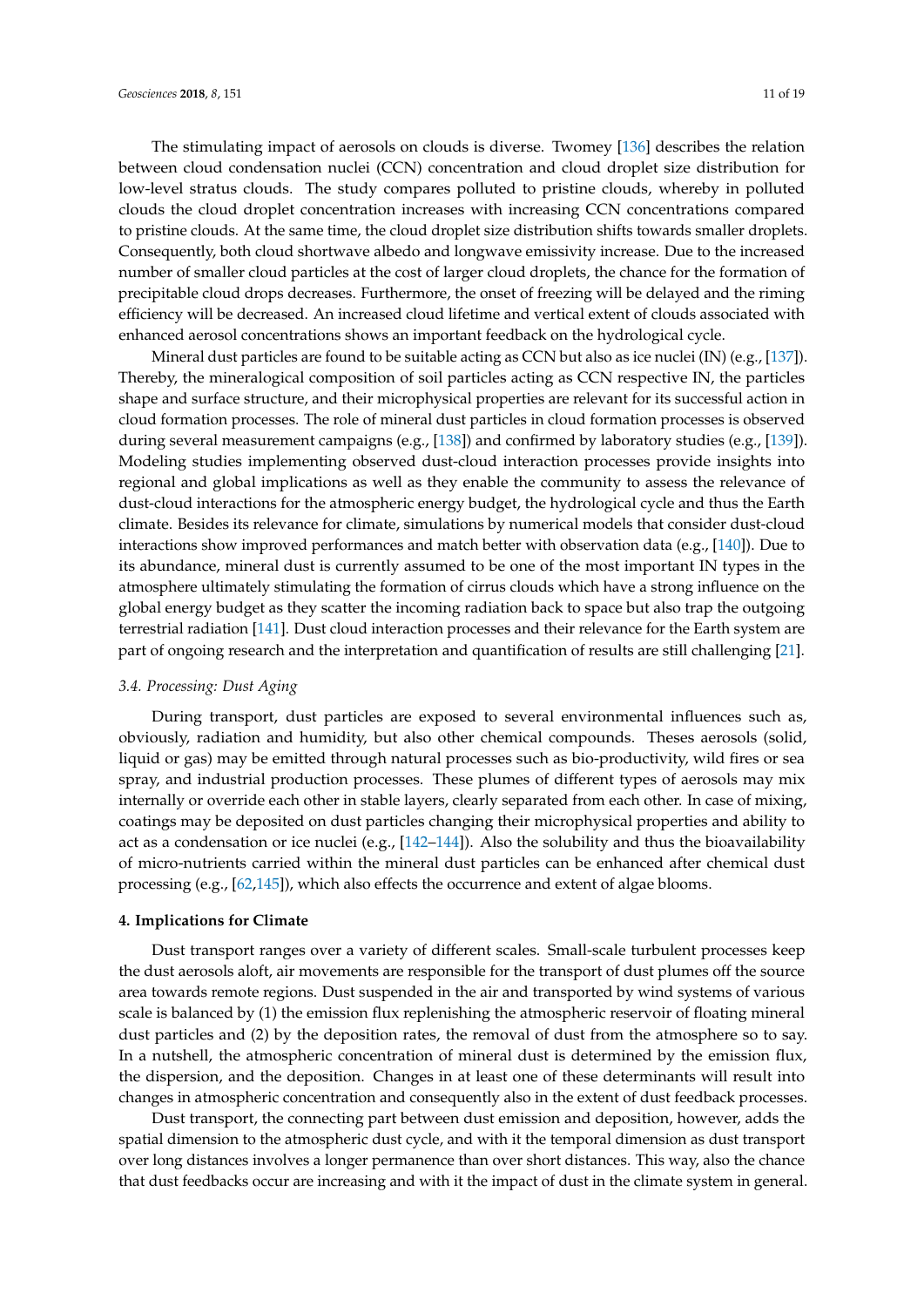The atmospheric dust concentration is a key-measure for assessing dust impacts as most feedbacks such as on radiation, cloud formation, and fertilization scales with the atmospheric dust loading and so does the dust's impact on the Earth energy budget. Furthermore, dust concentrations reflecting dust transport are a common measure for comparing between numerical model simulations and remote sensing and in situ measurements.

Mineral dust plays a key role in the Earth systems, however, there are still uncertainties regarding specific dust interaction processes and their relevance. Dust aerosol modulates and stimulates key processes that are inevitably influencing the Earth energy budget and thus its thermostat. Dust transport contributes to these interactions as it ultimately ensures for the presence of dust particles in the atmosphere. At the same time, the intermittency of dust transport introduces additional fluctuations into a complex and challenging system.

### **5. Future Research**

Mineral dust is a dominant constituent of the atmospheric aerosol burden. Nevertheless, dust aerosol is one of the uncertainties the estimating aerosol climate feedbacks and the global energy budget in general. Whereas the emission of industrial aerosols becomes more and more controlled and regulated by political efforts [\[146\]](#page-18-10), the emission of natural aerosols such as mineral dust is highly susceptible to modifications due to climate change thus showing a high potential for important feedbacks on the climate system [\[1\]](#page-12-0) and vice versa [\[147\]](#page-18-11). Eventually, as anthropogenic aerosol emissions are expected to decline, this will lead to an increased contribution by natural aerosols to the global aerosol burden.

Emerging from the overarching question on the role of mineral dust in the Earth system including dust feedbacks on the climate system ultimately contributing to current uncertainties in estimating the global energy budget, major research questions are on the dust cycle including controlling processes and resulting impacts such as the identification of 'first order' dust processes stimulating the climate system. In order to achieve this and ultimately in order to reduce the uncertainties in climate projections, new findings on the dust cycle including source characteristics, emission, transport, deposition, and dust related processes need to be implemented in ongoing model development. Ideally, findings across various research disciplines working on mineral dust need to exchange knowledge. One example on this is the update of boundary data by using new approaches for describing dust source characteristics in order to improve the representation of dust emission fluxes in dust production models. Elaborating on the representation of the dust cycle in numerical models, new strategies on validating model output fields against observation data (remote sensing, in situ) will be developed in order to better match the information content of the data sets to be compared.

Besides efforts on ultimately reducing the uncertainty in Earth system models, dust impacts on human wellbeing and economy are emerging topics. Evidence is shown that dust particles suspended in near-surface air masses have a negative effect on human health. However, the actual process on how dust aerosols that were inhaled are acting on the immune system ultimately promoting diseases is still not known in all its details, but part of recently upcoming interdisciplinary research efforts.

In a nutshell, future research on dust and involving dust will be divers, innovative and relevant for some of the major question concerning the society. Divers regarding individual processes and topics addresses. Innovative regarding involved novel approaches and cross-cutting hypotheses. Relevant because protecting the environment, understanding and mitigation of climate change are the major challenges society faces in the 21st century.

**Funding:** This research was funded by the Leibniz Association (Project: "Dust at the interface-modelling and remote sensing").

**Acknowledgments:** The author thanks two anonymous reviewers for their valuable input.

**Conflicts of Interest:** The author declares no conflict of interest. The funding sponsors had no role in the design of the study; in the collection, analyses, or interpretation of data; in the writing of the manuscript, and in the decision to publish the results.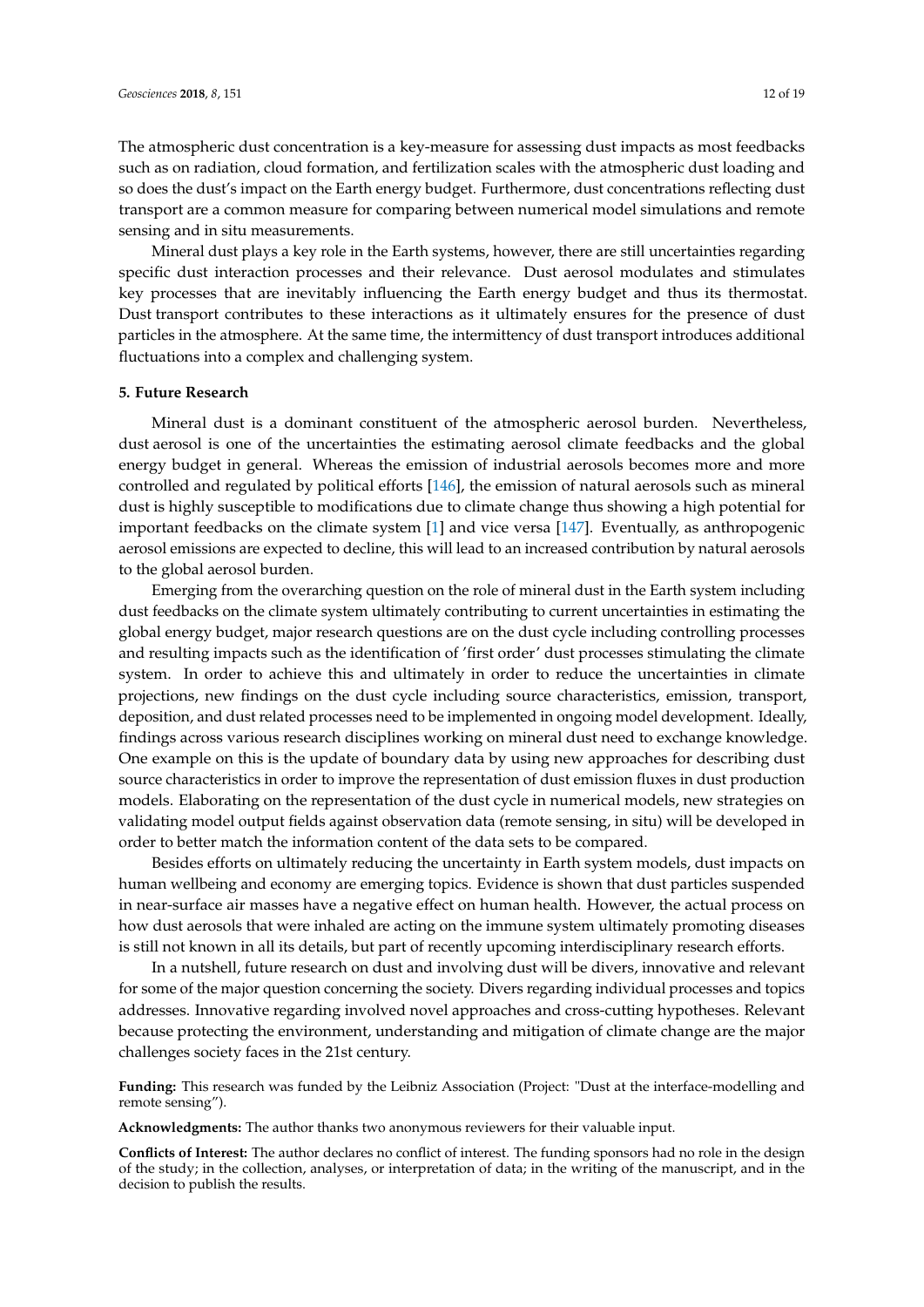## **References**

- <span id="page-12-0"></span>1. Carslaw, K.S.; Boucher, O.; Spracklen, D.V.; Mann, G.W.; Rae, J.G.L.; Woodward, S.; Kulmala, M. A review on natural aerosol interactions and feedbacks within the Earth system. *Atmos. Chem. Phys.* **2010**, *10*, 1701–1731.
- <span id="page-12-1"></span>2. Shao, Y.; Wyrwoll, K.H.; Chappell, A.; Huang, J.; Lin, Z.; MacTainsh, G.H.; Mikami, M.; Tanaka, T.Y.; Wang, X.; Yoon, S. Dust cycle: An emerging core theme in Earth system science. *Aeolian Res.* **2011**, *2*, 181–204.
- <span id="page-12-2"></span>3. Mahowald, N.M.; Baker, A.R.; Bergametti, G.; Brooks, N.; Duce, R.A.; Jickells, T.D.; Kubilay, N.; Prospero, J.M.; Tegen, I. Atmospheric global dust cycle and iron inputs to the ocean. *Glob. Biogeochem. Cycles* **2005**, *19*, GB4025.
- <span id="page-12-3"></span>4. Okin, G.S.; Mahowald, N.; Chadwick, O.A.; Artaxo, P. Impact of desert dust on the biogeochemistry of phosphors in terrestrial ecosystems. *Glob. Biogeochem. Cycles* **2004**, *18*, GB2005.
- <span id="page-12-4"></span>5. Journet, E.; Desboeufs, K.V.; Caquineau, S.; Colin, J.L. Mineralogy as a critical factor of dust iron solubility. *Geophys. Res. Lett.* **2008**, *35*, L07805.
- <span id="page-12-5"></span>6. Griffin, D.W.; Kellogg, C.A. Dust Storms and Their Impact on Ocean and Human Health: Dust in Earth's Atmosphere. *EcoHealth* **2004**, *1*, 284–295.
- 7. Sultan, B.; Labadi, K.; Guegan, J.F.; Janicot, S. Climate drives the meningitis epidemics onset in West Africa. *PLoS Med.* **2005**, *2*, e6.
- 8. Morman, S.A.; Plumlee, G.S. The role of airborne mineral dusts in human disease. *Aeolian Res.* **2013**, *9*, 203–212.
- <span id="page-12-6"></span>9. Tong, D.Q.; Wang, J.X.L.; Gill, T.E.; Lei, H.; Wang, B. Intensified dust storm activity and Valley fever infection in the southwestern United States. *Geophys. Res. Lett.* **2017**, *44*, 4304–4312.
- <span id="page-12-7"></span>10. Prospero, J.M.; Blades, E.; Mathison, G.; Naidu, R. Interhemispheric transport of viable fungi and bacteria from Africa to the Caribbean with soil dust. *Aerobiologica* **2005**, *21*, 1–19.
- <span id="page-12-20"></span>11. Acosta-Martinez, V.; Pelt, S.V.; Moore-Kucera, J.; Baddock, M.C.; Zobeck, T.M. Microbiology of wind-eroded sediments: Current knowledge and future research directions. *Aeolian Res.* **2015**, *18*, 99–113.
- <span id="page-12-8"></span>12. Gat, D.; Mazar, Y.; Cytryn, E.; Rudich, Y. Origin-Dependet Variations in the Atmospheric Microbiome Community in Eastern Mediterranean Dust Storms. *Environ. Sci. Technol. Lett.* **2017**, *51*, 6709–6718.
- <span id="page-12-9"></span>13. Schroedter-Homscheid, M.; Oumbe, A.; Benedetti, A.; Morcrette, J.J. Aerosols for concentrating solar electricity production forecasts. *Bull. Amer. Meteor. Soc.* **2013**, *94*, 903–914.
- 14. Piedra, P.; Moosmueller, H. Optical losses of photovoltaic cells due to aerosol deposition: Role of particle refractive index and size. *Solar Energy* **2017**, *155*, 637–646.
- <span id="page-12-10"></span>15. Rieger, D.; Steiner, A.; Bachmann, V.; Gasch, P.; Förstner, J.; Deetz, K.; Vogel, B.; Vogel, H. Impact of the 4 April 2014 Saharan dust outbreak on the photovoltaic power generation in Germany. *Atmos. Chem. Phys.* **2017**, *17*, 13391–13415.
- <span id="page-12-11"></span>16. Lee, J.A.; Gill, T.E. Multiple causes of wind erosion in the Dust Bowl. *Aeolian Res.* **2015**, *19*, 15–36.
- <span id="page-12-12"></span>17. Hand, J.L.; Gill, T.E.; Schichtel, B.A. Spatial and seasonal variability in fine mineral dust and coarse aerosol mass at remote sites across the United States. *J. Geophys. Res.* **2017**, *122*, 3080–3097.
- <span id="page-12-13"></span>18. Webb, N.P.; Pierre, C. Quantifying Anthropogenic Dust Emissions. *Earth's Future* **2018**, *6*, 286–295.
- <span id="page-12-14"></span>19. Marticorena, B.; Bergametti, G. Modeling the atmospheric dust cycle: 1. Design of a soil-derived dust emission scheme. *J. Geophys. Res.* **1995**, *100*, 16415–16430.
- <span id="page-12-15"></span>20. Shao, Y. A model for mineral dust emission. *J. Geophys. Res.* **2001**, *106*, 20239–20254.
- <span id="page-12-16"></span>21. Boucher, O.; Randall, D.; Artaxo, P.; Bretherton, C.; Feingold, G.; Foster, P.; Kerminen, V.M.; Kondo, Y.; Liao, H.; Lohmann, U.; et al. Clouds and Aerosols. In *Climate Change 2013: The Physical Science Basis. Contribution of Working Group I to the Fifth Assessment Report of the Intergovernmental Panel on Climate Change*; Cambridge University Press: Cambridge, UK; New York, NY, USA, 2013.
- <span id="page-12-17"></span>22. Palmer, T.Y. Large fire winds, gases and smoke. *Atmos. Environ.* **1981**, *15*, 2079–2990.
- <span id="page-12-18"></span>23. Schlosser, J.; Braun, R.A.; Bradley, T.; Dadashazar, H.; MacDonald, A.B.; Aldhaif, A.A.; Aghdam, M.A.; Mardi, A.H.; Peng, X.; Sorooshian, A. Analysis of aerosol composition data for western United States wildfires between 2005 and 2015: Dust emission, chloride depletion, and most enhanced aerosol constituents. *J. Geophys. Res.* **2017**, *122*, 8951–8966.
- <span id="page-12-19"></span>24. Schuster, G.L.; Vaughan, M.; MacDonnell, D.; Su, W.; Winker, D.; Dubovik, O.; Lapyonok, T.; Trepte, C. Comparison of CALIPSO aerosol optical depth retrievals to AERONET measurements, and a climatology for the LiDAR ratio of dust. *Atmos. Chem. Phys.* **2012**, *12*, 7431–7452.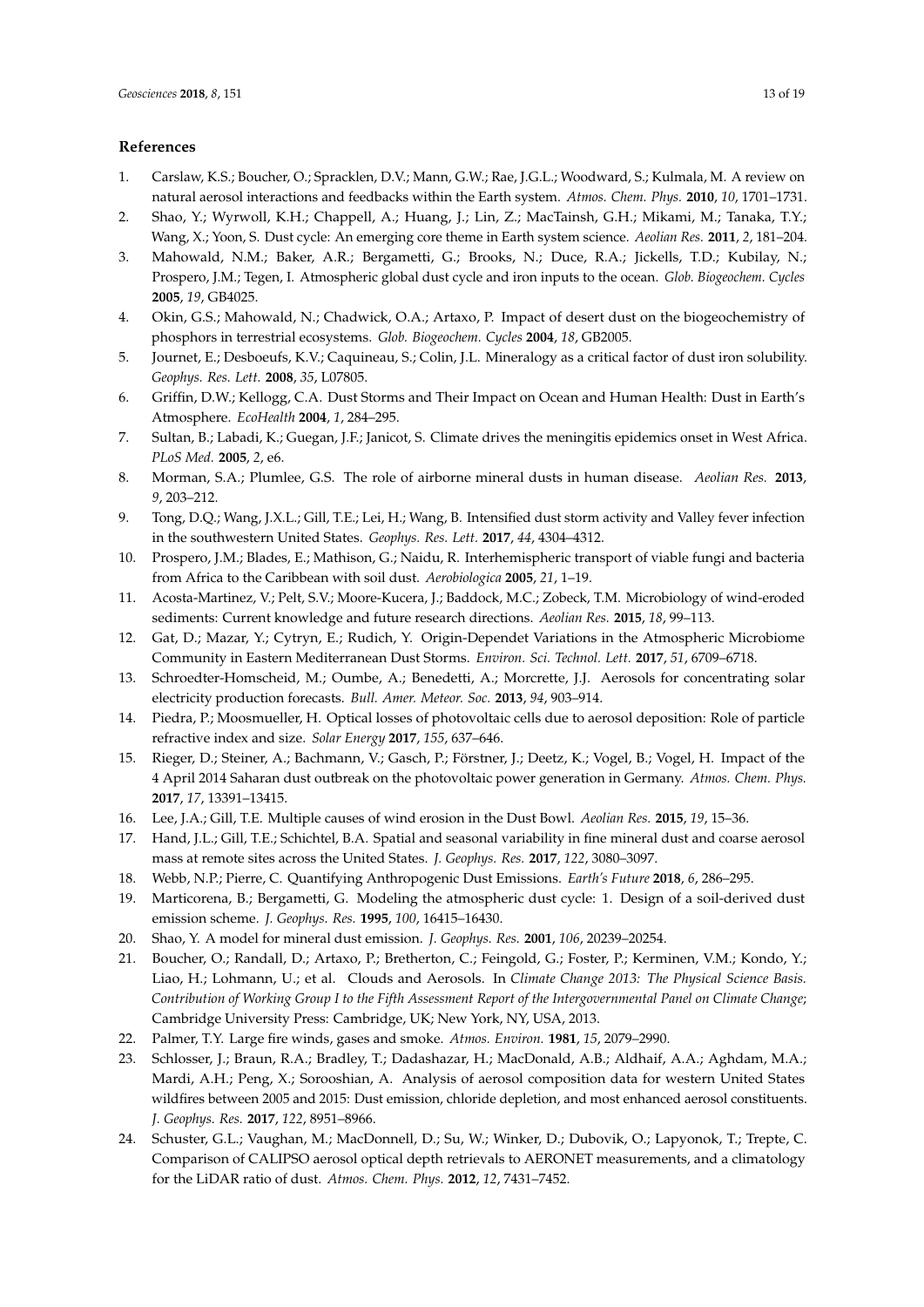- <span id="page-13-0"></span>25. Gross, S.; Freudenthaler, V.; Schepanski, K.; Toledano, C.; Schäfler, A.; Ansmann, A.; Weinzierl, B. Optical properties of long-range transported Saharan dust over Barbados as measured by dual-wavelength depolarisation Raman LiDAR measurements. *Atmos. Chem. Phys.* **2015**, *15*, 11067–11080.
- <span id="page-13-1"></span>26. Calrson, T.N. Atmospheric Turbidity in Saharan Dust Outbreaks as Determined by Analyses of Satellite Brightness Data. *Mon. Weather Rev.* **1979**, *107*, 322–335.
- <span id="page-13-2"></span>27. Prospero, J.M.; Ginoux, P.; Torres, O.; Nicholson, S.E.; Gill, T.E. Environmental characterization of global sources of atmospheric soil dust identified with the Nimbus 7 Total Ozone Mapping Spectrometer (TOMS) absorbing aerosol product. *Rev. Geophys.* **2002**, *40*, 1002.
- 28. Baddock, M.C.; Bullard, J.E.; Bryant, R.G. Dust source identification using MODIS: A comparison of techniques applied to the Lake Eyre Basin, Australia. *Remote Sens. Environ.* **2009**, *113*, 1511–1528.
- <span id="page-13-16"></span>29. Ginoux, P.; Prospero, J.M.; Gill, T.E.; Hsu, N.C.; Zhao, M. Global-scale attribution of anthropogenic and natural dust sources and their emission rates based on MODIS Deep Blue aerosol products. *Rev. Geophys.* **2012**, *50*, RG3005.
- 30. Schepanski, K.; Tegen, I.; Laurent, B.; Heinold, B.; Macke, A. A new Saharan dust source activation frequency map derived from MSG-SEVIRI IR-channels. *Geophys. Res. Lett.* **2007**, *34*, L18803.
- <span id="page-13-17"></span>31. Schepanski, K.; Tegen, I.; Macke, A. Comparison of satellite based observations of Saharan dust source areas. *Remote Sens. Environ.* **2012**, *123*, 90–97.
- <span id="page-13-18"></span>32. Vickery, K.J.; Eckardt, F.D.; Bryant, R.G. A sub-basin scale dust plume source frequency inventory for southern Africa, 2005–2008. *Geophys. Res. Lett.* **2013**, *40*, 5274–5279.
- <span id="page-13-3"></span>33. von Holdt, J.R.; Eckardt, F.D.; Wiggs, G.F.S. Landsat identifies dust emission dynamics at the landform scale. *Remote Sens. Environ.* **2017**, *198*, 229–243.
- <span id="page-13-4"></span>34. Kahn, R.A.; Gaitley, B.J. An analysis of global aerosol type as retrieved by MISR. *J. Geophys. Res.* **2015**, *120*, 4248–4281.
- <span id="page-13-5"></span>35. Luo, T.; Wang, Y.; Zhang, D.; Liu, X.; Wang, Y.; Yuan, R. Global dust distribution from improved thin dust layer detection using A-train satellite LiDAR observations. *Geophys. Res. Lett.* **2015**, *42*, 620–628.
- <span id="page-13-6"></span>36. Kaufman, Y.J.; Koren, I.; Remer, L.A.; Tanré, D.; Ginoux, P.; Fan, S. Dust transport and deposition observed from the Terra-Moderate Resolution Imaging Spectroradiometer (MODIS) spacecraft over the Atlantic Ocean. *J. Geophys. Res.* **2005**, *110*, D10S12.
- <span id="page-13-7"></span>37. Schepanski, K.; Tegen, I.; Macke, A. Saharan dust transport and deposition towards the tropical northern Atlantic. *Atmos. Chem. Phys.* **2009**, *9*, 1173–1189.
- <span id="page-13-8"></span>38. Brindley, H.E. Estimating the top-of-atmosphere longwave radiative forcing due to Saharan dust from satellite observations over a west African surface site. *Atmos. Sci. Lett.* **2007**, *8*, 74–79.
- <span id="page-13-9"></span>39. Seinfeld, J.H.; Bretherton, C.; Carslaw, K.S.; Coe, H.; DeMott, P.J.; Dunlea, E.J.; Feingold, G.; Ghan, S.; Guenther, A.B.; Kahn, R.; et al. Improving our fundamental understanding of the role of aerosol-cloud interactions in the climate system. *Proc. Natl. Acad. Sci. USA* **2016**, *113*, 5781–5790.
- <span id="page-13-10"></span>Banks, J.R.; Schepanski, K.; Heinold, B.; Hunerbein, A.; Brindley, H.E. The influence of dust optical properties on the colour of simulated MSG-SEVIRI Desert Dust imagery. *Atmos. Chem. Phys. Discuss.* **2018**, doi:10.5194/acp-2018-48.
- <span id="page-13-11"></span>41. Formenti, P.; Schuütz, L.; Balkanski, Y.; Desboeufs, K.; Ebert, M.; Kandler, K.; Petzold, A.; Scheuvens, D.; Weinbruch, S.; Zhang, D. Recent progress in understanding physical and chemical properties of African and Asian mineral dust. *Atmos. Chem. Phys.* **2011**, *11*, 8231–8256.
- <span id="page-13-12"></span>42. Caquineau, S.; Gaudichet, A.; Gomes, L.; Legrand, M. Mineralogy of Saharan dust transported over northwestern tropical Atlantic Ocean in relation to source regions. *J. Geophys. Res.* **2002**, *107*, 4251.
- <span id="page-13-13"></span>43. Nickovic, S.; Vukovic, A.; Vujadinovic, M.; Djurdjevic, V.; Pejanovic, G. Technical Note: High-resolution mineralogical database of dust-productive soils for atmospheric dust modelling. *Atmos. Chem. Phys.* **2012**, *12*, 845–855.
- <span id="page-13-14"></span>44. Journet, E.; Balkanski, Y.; Harrison, S. A new data set of soil mineralogy for dust-cycle modeling. *Atmos. Chem. Phys.* **2014**, *14*, 3801–3816.
- <span id="page-13-15"></span>45. Perlwitz, J.; Garcia-Pando, C.P.; Miller, R.L. Predicting the mineral composition of dust aerosols—Part 1: Representing key processes. *Atmos. Chem. Phys.* **2015**, *15*, 11593–11627.
- 46. Perlwitz, J.; Garcia-Pando, C.P.; Miller, R.L. Predicting the mineral composition of dust aerosols—Part 2: Model evaluation and identification of key processes with observations. *Atmos. Chem. Phys.* **2015**, *15*, 11629–11652.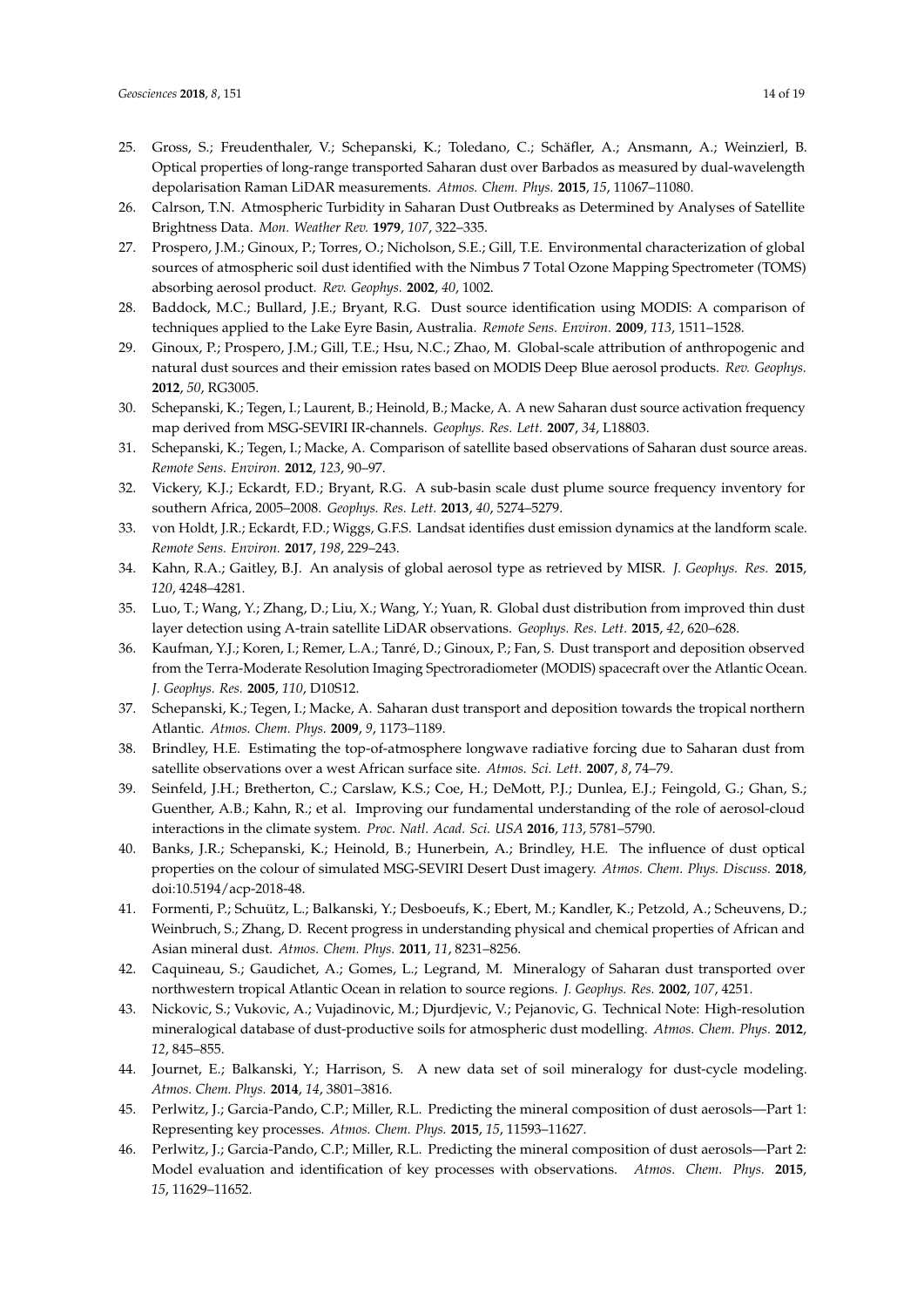- <span id="page-14-0"></span>47. Scanza, R.A.; Mahowald, N.; Ghan, S.; Zender, C.S.; Kok, J.F.; Liu, X.; Zhang, Y.; Albani, S. Modeling dust as component minerals in the Community Atmosphere Model: Development of framework and impact on radiative forcing. *Atmos. Chem. Phys.* **2015**, *15*, 537–561.
- <span id="page-14-1"></span>48. Huneeus, N.; Schulz, M.; Balkanski, Y.; Griesfeller, J.; Prospero, J.; Kinne, S.; Bauer, S.; Boucher, O.; Chin, M.; Dentener, F.; et al. Global dust model inter comparison in AeroCom phase I. *Atmos. Chem. Phys.* **2011**, *11*, 7781–7816.
- <span id="page-14-2"></span>49. Bagnold, R.A. *The Physics of Blown Sand and Desert Dunes*; Methuen: New York, NY, USA, 1941.
- <span id="page-14-3"></span>50. Kok, J.F.; Parteli, E.J.R.; Michaels, T.I.; Karam, D.B. The physics of wind-blown sand and dust. *Rep. Prog. Phys.* **2012**, *75*, 106901.
- <span id="page-14-4"></span>51. Gillette, D. A wind tunnel simulation of the erosion of soil: Effect of soil texture, sandblasting, wind speed, and soil consolidation on dust production. *Atmos. Environ.* **1978**, *12*, 1735–1743.
- <span id="page-14-5"></span>52. Kok, J.F.; Renno, N.O. A comprehensive numerical model of steady-state saltation (COMSALT). *J. Geophys. Res.* **2010**, *114*, D17204.
- <span id="page-14-6"></span>53. Reheis, M.C.; Kihl, R. Dust deposition in southern Nevada and California, 1984–1989: Relations to climate, source area and source lithology. *J. Geophys. Res.* **1995**, *100*, 8893–8918.
- 54. Schepanski, K.; Wright, T.J.; Knippertz, P. Evidence for flash floods over deserts from loss of coherence in InSAR imagery. *J. Geophys. Res.* **2012**, *117*, D20101.
- <span id="page-14-7"></span>55. Bullard, J.E.; Harrison, S.P.; Baddock, M.C.; Drake, N.; Gill, T.E.; McTainsh, G.; Sun, Y. Preferential dust sources: A geomorphological classification designed for use in global dust-cycle models. *J. Geophys. Res.* **2011**, *116*, F04034.
- <span id="page-14-8"></span>56. Schepanski, K.; Flamant, C.; Chaboureau, J.P.; Kocha, C.; Banks, J.R.; Brindley, H.E.; Lavaysse, C.; Marnas, F.; Pelon, J.; Tulet, P. Characterization of dust emission from alluvial sources using aircraft observations and high-resolution modeling. *J. Geophys. Res.* **2013**, *118*, 7237–7259.
- <span id="page-14-9"></span>57. Mahowald, N.M.; Albani, S.; Kok, J.F.; Engelstaedter, S.; Scanza, R.; Ward, D.S.; Flanner, M.G. The size distribution of desert dust aerosols and its impact on the Earth system. *Aeolian Res.* **2014**, *15*, 53–71.
- <span id="page-14-10"></span>58. Middleton, N.J.; Betzer, P.R.; Bull, R.A. Long-range transport of 'giant' aeolian quartz grains: linkage with discrete sedimentary sources and implications for protective particle transfer. *Mar. Geol.* **2001**, *117*, 411–417.
- <span id="page-14-19"></span>59. Ryder, C.L.; Highwood, E.J.; Rosenberg, P.D.; Trembath, J.; Brooke, J.K.; Bart, M.; Dean, A.; Crosier, J.; Dorsey, J.; Brindley, H.; et al. Optical properties of Saharan dust aerosol and contribution from the coarse mode as measured during the Fennec 2011 aircraft campaign. *Atmos. Chem. Phys.* **2013**, *13*, 1303–1325.
- <span id="page-14-11"></span>60. Korte, L.F.; Brummer, G.J.A.; van der Does, M.; Guerreiro, C.V.; Hennekam, R.; van Hateren, J.A.; Jong, D.; Munday, C.I.; Schouten, S.; Stuut, J.B.W. Downward particle fluxes of biogenic matter and Saharan dust across the equatorial North Atlantic. *Atmos. Chem. Phys.* **2017**, *14*, 6023–6040.
- <span id="page-14-12"></span>61. Arimoto, R. Eolian dust and climate: Relationships to sources, tropospheric chemistry, transport and deposition. *Earth-Sci. Rev.* **2001**, *54*, 29–42.
- <span id="page-14-13"></span>62. Ito, A.; Shi, Z. Delivery of anthropogenic bioavailable iron from mineral dust and combustion aerosols to the ocean. *Atmos. Chem. Phys.* **2016**, *16*, 85–99.
- <span id="page-14-14"></span>63. Tuzet, F.; Dumont, M.; Lafaysse, M.; Picard, G.; Arnaud, L.; Voisin, D.; Lejeune, Y.; Charrois, L.; Nabat, P.; Morin, S. A multilayer physical based snowpack model simulating direct and indirect radiative impacts of light-absorbing impurities in snow. *Cryosphere* **2017**, *11*, 2633–2653.
- <span id="page-14-15"></span>64. Cuevas, E.; Camino, C.; Benedetti, A.; Basart, S.; Terradellas, E.; Baldasano, J.M.; Morcrette, J.J.; Marticorena, B.; Goloub, P.; Mortier, A.; et al. The MACC-II 2007–2008 reanalysis: Atmospheric dust evaluation and characterization over northern Africa and the Middle East. *Atmos. Chem. Phys.* **2015**, *15*, 3991–4024.
- <span id="page-14-16"></span>65. Schepanski, K.; Tegen, I.; Todd, M.C.; Heinold, B.; Bönisch, G.; Laurent, B.; Macke, A. Meteorological processes forcing Saharan dust emission inferred from MSG-SEVIRI observations of sub-daily source activation and numerical models. *J. Geophys. Res.* **2009**, *114*, D10201.
- <span id="page-14-17"></span>66. Wagner, R.; Schepanski, K.; Heinold, B.; Tegen, I. Interannual variability in the Saharan dust source activation—Toward understanding the differences between 2007 and 2008. *J. Geophys. Res.* **2016**, *121*, 4538–4562.
- <span id="page-14-18"></span>67. Washington, R.; Bouet, C.; Cautenet, G.; Mackenzie, E.; Ashpole, I.; Engelstaedter, S.; Lizcano, G.; Henderson, G.M.; Schepanski, K.; Tegen, I. Dust as a tipping element: The Bodélé Depression, Chad. *Proc. Natl. Acad. Sci. USA* **2009**, *106*, 20564–20571.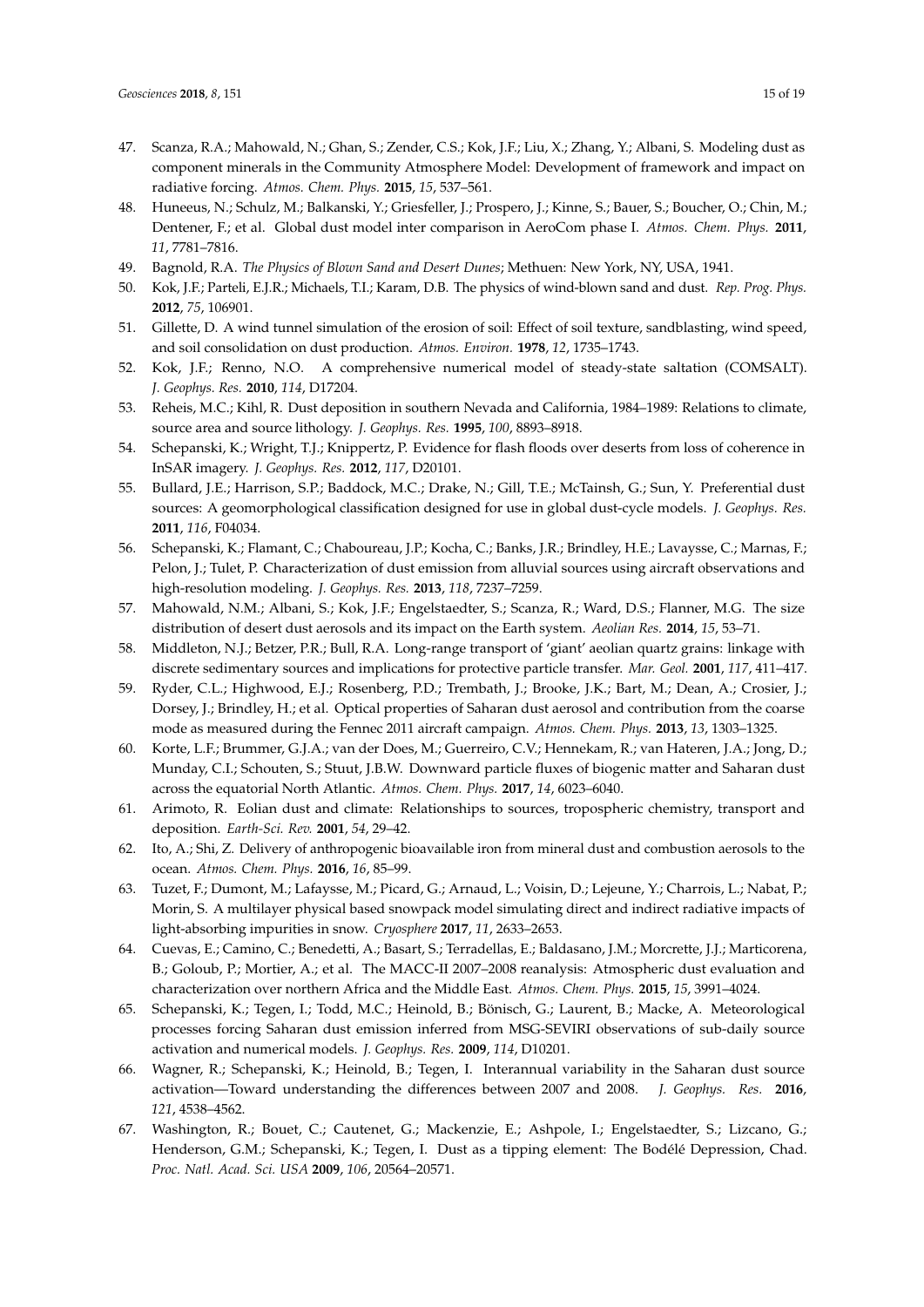- <span id="page-15-0"></span>68. Chiapello, I.; Bergametti, G.; Chatenet, B.; Bousquet, P.; Dulac, F.; Soares, E.S. Origins of African dust transported over the northeastern tropical Atlantic. *J. Geophys. Res.* **1997**, *102*, 13701–13709.
- <span id="page-15-1"></span>69. Kalashnikova, O.V.; Kahn, R.A. Mineral dust plume evolution over the Atlantic from MISR and MODIS aerosol retrievals. *J. Geophys. Res.* **2008**, *113*, D24204.
- <span id="page-15-2"></span>70. Foltz, G.R.; McPhaden, M.J. Impact of Saharan dust on tropical North Atlantic SST. *J. Clim.* **2008**, *21*, 5048–5060.
- <span id="page-15-3"></span>71. Dunion, J.P.; Velden, C.S. The impact of the Saharan Air Layer on Atlantic tropical cyclone activity. *Bull. Am. Meteorol. Soc.* **2004**, 353–365, doi:10.1175/BAMS-85-3-353.
- 72. Evan, A.T.; Dunion, J.; Foley, J.A.; Heidinger, A.K.; Veldern, C.S. New evidence for a relationship between Atlantic tropical cyclone activity and African dust outbreaks. *Geophys. Res. Lett.* **2006**, *33*, L19813.
- <span id="page-15-4"></span>73. Sun, D.; Lau, K.M.; Kafatos, M. Contrasting the 2007 and 2005 hurricane season: Evidence of possible impacts of Saharan dry air and dust on tropical cyclone activity in the Atlantic basin. *Geophys. Res. Lett.* **2008**, *35*, L15405.
- <span id="page-15-5"></span>74. Swap, R.; Garstang, M.; Greco, S.; Talbot, R.; Kallberg, P. Saharan dust in the Amazon basin. *Tellus* **1992**, *44B*, 113–149.
- <span id="page-15-6"></span>75. Yu, H.; Chin, M.; Yuan, T.; Bian, H.; Remer, L.A.; Prospero, J.M.; Omar, A.; Winker, D.; Yang, Y.; Zhang, Y.; Zhang, Z.; Zhao, C. The fertilizing role of African dust in the Amazon rainforest: A first multiyear assessment based on data from Cloud-Aerosol Lidar and Infrared Pathfinder Satellite Observations. *Geophys. Res. Lett.* **2015**, *42*, 1984–1991.
- <span id="page-15-7"></span>76. Escudero, M.; Castillo, S.; Querol, X.; Avila, A.; Alarcón, M.; Viana, M.M.; Alastuey, A.; Cuevas, E.; Rodriguez, S. Wet and dry African dust episodes over eastern Spain. *J. Geophys. Res.* **2015**, *110*, D18S08.
- <span id="page-15-8"></span>77. Cachorro, V.E.; Burgos, M.A.; Mateos, D.; Toledano, C.; Bennouna, Y.; Torres, B.; de Frutos, A.M.; Herguedas, A. Inventory of African desert dust events in the north-central Iberian Peninsula in 2003–2014 based on sun-photometer-ARONET and particulate-mass-EMEP data. *Atmos. Chem. Phys.* **2016**, *16*, 8227–8248.
- <span id="page-15-9"></span>78. Flentje, H.; Briel, B.; Beck, C.; Coen, M.C.; Fricke, M.; Cyrys, J.; Gu, J.; Pitz, M.; Thomas, W. Identification and monitoring of Saharan dust: An inventory representative for south Germany since 1997. *Atmos. Environ.* **2015**, *109*, 87–96.
- <span id="page-15-10"></span>79. Karam, D.B.; Flamant, C.; Cuesta, J.; Pelon, J.; Williams, E. Dust emission and transport associated with a Saharan depression: February 2007 case. *J. Geophys. Res.* **2010**, *115*.
- <span id="page-15-17"></span>80. Schepanski, K.; Knippertz, P. Soudano-Saharan depressions and their importance for precipitation and dust: a new perspective on a classical synoptic concept. *Q. J. R. Meteorol. Soc.* **2011**, *137*, 1431–1445.
- <span id="page-15-11"></span>81. Fiedler, S.; Schepanski, K.; Heinold, B.; Knippertz, P.; Tegen, I. How important are atmospheric depressions and mobile cyclones for emitting mineral dust aerosol in North Africa? *Atmos. Chem. Phys.* **2014**, *14*, 8983–9000.
- <span id="page-15-12"></span>82. Rodríguez, S.; Cuevas, E.; Prospero, J.M.; Alastuey, A.; Querol, X.; López-Solano, J.; García, M.I.; Alonso-Pérez, S. Modulation of Saharan dust export by the North African dipole. *Atmos. Chem. Phys.* **2015**, *15*, 7471–7486.
- 83. Schepanski, K.; Mallet, M.; Heinold, B.; Ulrich, M. North African dust transport toward the western Mediterranean basin: atmospheric controls on dust source activation and transport pathways during June–July 2013. *Atmos. Chem. Phys.* **2016**, *16*, 14147–14168.
- <span id="page-15-13"></span>84. Schepanski, K.; Heinold, B.; Tegen, I. Harmattan, Saharan heat low, and West African monsoon circulation: Modulations on the Saharan dust outflow towards the North Atlantic. *Atmos. Chem. Phys.* **2017**, *17*, 10223–10243.
- <span id="page-15-14"></span>85. Fiedler, S.; Schepanski, K.; Heinold, B.; Knippertz, P.; Tegen, I. Climatology of nocturnal low-level jets over North Africa and implications for modeling mineral dust emission. *J. Geophys. Res.* **2013**, *118*, 6100–6121.
- <span id="page-15-15"></span>86. Ashpole, I.; Washington, R. Intraseasonal variability and atmospheric controls on daily dust occurrence frequency over the central and Western Sahara during the boreal summer. *J. Geophys. Res.* **2013**, *118*, 12915–12926.
- <span id="page-15-16"></span>87. Vizy, E.K.; Cook, K.H. A mechanism for African monsoon breaks: Mediterranean cold air surges. *J. Geophys. Res.* **2009**, *114*, D01104.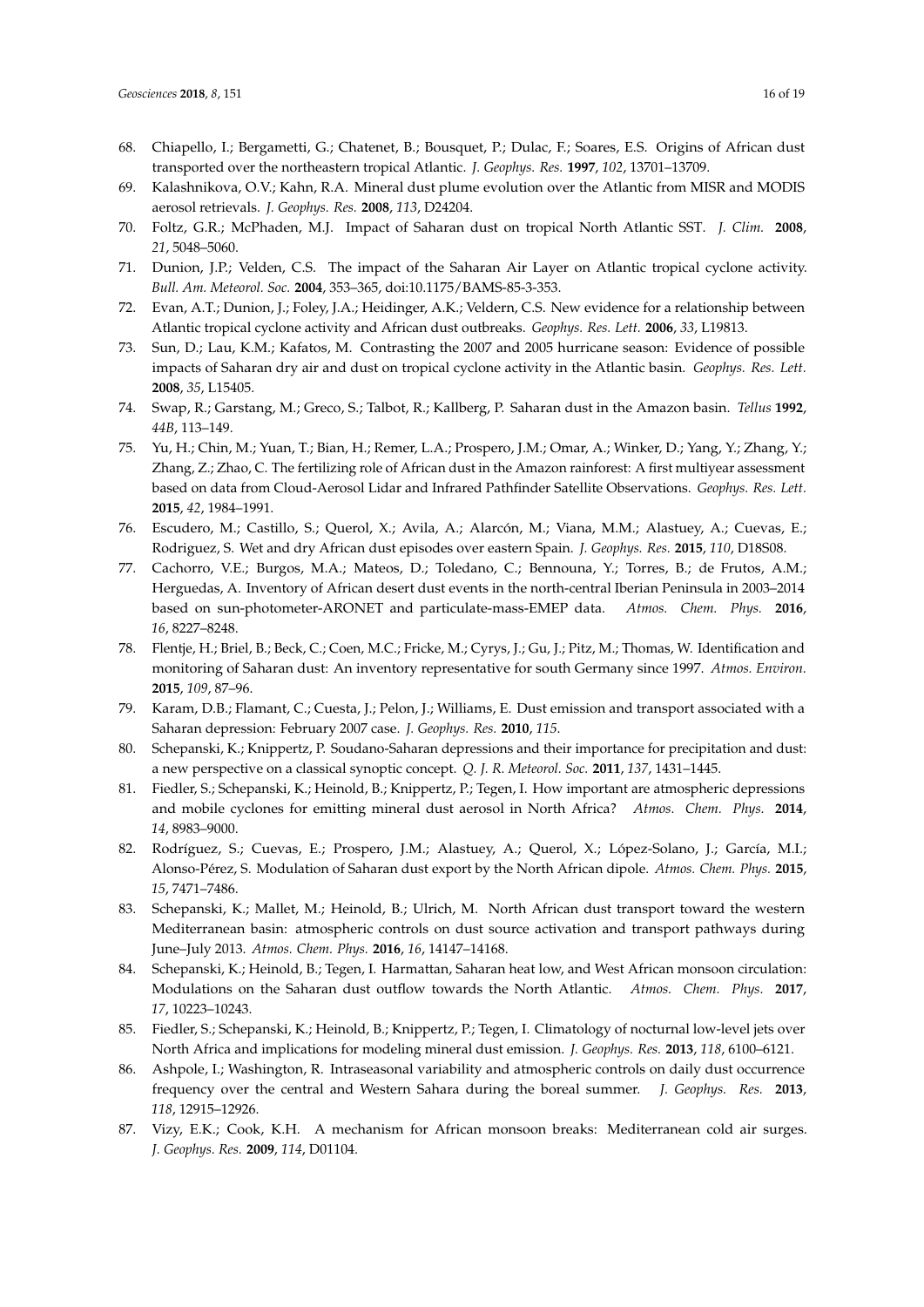- <span id="page-16-0"></span>88. Parker, D.J.; Burton, R.R.; Diongue-Niang, A.; Ellis, R.J.; Felton, M.; Taylor, C.M.; Thorncroft, C.D.; Bessemoulin, P.; Tompkins, A.M. The diurnal cycle of the West African monsoon circulaton. *Q. J. R. Meteorol. Soc.* **2005**, *131*, 2839–2860.
- <span id="page-16-1"></span>89. Karam, D.B.; Flamant, C.; Knipperz, P.; Reitebuch, O.; Pelon, J.; Chong, M.; Dabas, A. Dust emission over the Sahel associated with the West African monsoon inter-tropical discontinuity region: A representative case study. *Q. J. R. Meteorol. Soc.* **2008**, *134*, 621–634.
- <span id="page-16-2"></span>90. Notaro, M.; Alkolibi, F.; Fadda, E.; Bakhrjy, F. Trajectory analysis of Saudi Arabian dust storms. *J. Geophys. Res.* **2013**, *118*, 6028–6043.
- <span id="page-16-3"></span>91. Banks, J.R.; Brindley, H.E.; Stenchikov, G.; Schepanski, K. Satellite retrievals of dust aerosol over the Red Sea and the Persian Gulf (2005–2015). *Atmos. Chem. Phys.* **2017**, *17*, 3987–4003.
- <span id="page-16-4"></span>92. Vishkaee, F.A.; Flamant, C.; Cuesta, J.; Oolman, L.; Flamant, P. Dust transport over Iraq and northwest Iran associated with winter Shamal: A case study. *J. Geophys. Res.* **2012**, *117*, D03201.
- <span id="page-16-5"></span>93. Yu, Y.; Nataro, M.; Kalashnikova, O.V.; Garay, M.J. Climatology of summer Shamal wind in the Middle East. *J. Geophys. Res.* **2016**, *121*, 289–305.
- <span id="page-16-6"></span>94. Kaskaoutis, D.G.; Houssos, E.E.; Solmon, F.; Legrand, M.; Rashki, A.; Dumka, U.C.; Francois, P.; Gautam, R.; Singh, R.P. Impact of atmospheric circulation types on southwest Asian dust and Indian summer monsoon rainfall. *Atmos. Res.* **2018**, *201*, 189–205.
- <span id="page-16-7"></span>95. Crouvi, O.; Dayan, U.; Amit, R.; Enzel, Y. An Israeli haboob: Sea breeze activating local anthropogenic dust sources in the Negev loess. *Aeolian Res.* **2017**, *24*, 39–52.
- <span id="page-16-8"></span>96. Laurent, B.; Marticorena, B.; Bergametti, G.; Mei, F. Modeling mineral dust emission from Chinese and Mongolian deserts. *Glob. Planet. Chang.* **2006**, *52*, 121–141.
- <span id="page-16-9"></span>97. Creamean, J.M.; Spackman, J.R.; Davis, S.M.; White, A.B. Climatology of long-range transported Asian dust along the West Coast of the United States. *J. Geophys. Res.* **2014**, *119*, 12171–12185.
- <span id="page-16-10"></span>98. Kavouras, I.G.; Etyemezian, V.; DuBois, D.W.; Xu, J.; Pitchford, M. Source reconciliation of atmospheric dust causing visibility impairment in class I areas of the Western United States. *J. Geophys. Res.* **2009**, *114*, D02308.
- <span id="page-16-11"></span>99. Indoitu, R.; Kozhoridze, G.; Batyrbaeva, M.; Vitkovskaya, I.; Orlovsky, N.; Blumberg, D.; Orlovsky, L. Dust emission and environmental changes in the dried bottom of the Aral Sea. *Aeolian Res.* **2015**, *17*, 101–115.
- <span id="page-16-12"></span>100. Opp, C.; Groll, M.; Aslanov, I.; Lotz, T.; Vereshagina, N. Aeolian dust deposition in the southern Aral Sea region (Uzbekistan): Ground-based monitoring results from the LUCA project. *Quat. Int.* **2017**, *429B*, 86–99.
- <span id="page-16-13"></span>101. Hand, J.L.; White, W.H.; Gebhart, K.A.; Hyslop, N.P.; Gill, T.E.; Schichtel, B.A. Earlier onset of the spring fine dust season in the southwestern United States. *Geophys. Res. Lett.* **2016**, *43*, 4001–4009.
- <span id="page-16-14"></span>102. Tong, D.Q.; Dan, M.; Wang, T.; Lee, P. Long-term dust climatology in the western United States reconstructed from routine aerosol ground monitoring. *Atmos. Chem. Phys.* **2012**, *12*, 5189–5205.
- <span id="page-16-15"></span>103. Gaiero, D.M.; Simonella, L.; Gassó, S.; Gili, S.; Stein, A.F.; Sosa, P.; Becchio, R.; Arce, J.; Marelli, H. Ground/satellite observations and atmospheric modeling of dust storms originating in the high Puna-Altiplano deserts (South America): Implications for the interpretation of paleo-climatic archives. *J. Geophys. Res.* **2013**, *118*, 3817–3831.
- <span id="page-16-16"></span>104. Gassó, S.; Stein, A.F. Does dust from Patagonia reach the sub-Antarctic Atlantic Ocean. *Geophys. Res. Lett.* **2007**, *34*, L01801.
- <span id="page-16-17"></span>105. Piketh, S.J.; Annegarn, H.J.; Tyson, P.D. Lower tropospheric aerosol loadings over South Africa: The relative contribution of aeolian dust, industrial emissions, and biomass burning. *J. Geophys. Res.* **1999**, *104*, 1597–1607.
- <span id="page-16-18"></span>106. O'Loingsigh, T.; Chubb, T.; Baddock, M.; Kelly, T.; Tapper, N.J.; Deckker, P.D.; McTainsh, G. Sources and pathways of dust during the Australian "Millennium Drought" decade. *J. Geophys. Res.* **2017**, *122*, 1246–1260.
- <span id="page-16-19"></span>107. Strong, C.L.; Parsons, K.; McTainsh, G.H.; Sheehan, A. Dust transporting wind systems in the lower Lake Eyre Basin, Australia: A preliminary study. *Aeolian Res.* **2011**, *2*, 205–214.
- <span id="page-16-20"></span>108. Ekström, M.; McTainsh, G.H.; Chappell, A. Australian dust storms: Temporal trends and relationships with synoptic pressure distributions (1960–99). *Int. J. Climatol.* **2004**, *24*, 1581–1599.
- <span id="page-16-21"></span>109. Bullard, J.E. The distribution and biogeochemical importance of high-latitude dust in the Arctic and Southern Ocean-Antarctic regions. *J. Geophys. Res.* **2017**, *122*, 3098–3103.
- <span id="page-16-22"></span>110. Zwaaftink, C.D.G.; Grythe, H.; Skov, H.; Stohl, A. Substantial contribution of northern high-latitude sources to mineral dust in the Arctic. *J. Geophys. Res.* **2016**, *121*, 13678–13697.
- <span id="page-16-23"></span>111. Bullard, J.E. Contemporary glacigenic inputs to the dust cycle. *Earth Surf. Process. Landforms* **2013**, *38*, 71–89.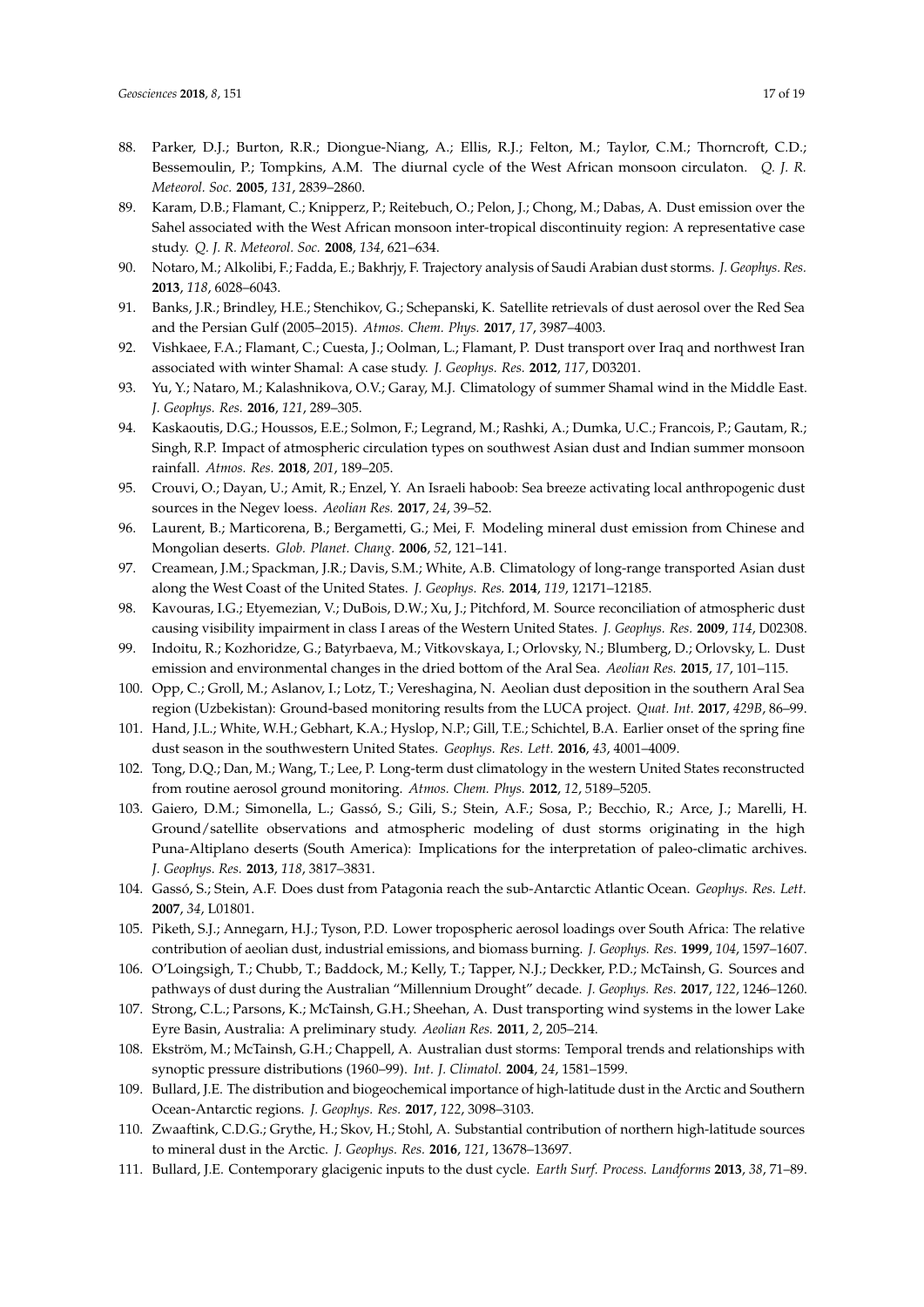- <span id="page-17-0"></span>112. Bullard, J.E.; Baddock, M.; Bradwell, T.; Crusius, J.; Darlington, E.; Gaiero, D.; Gassó, S.; Gisladottir, G.; Hodgkins, R.; McCulloch, R.; et al. High-latitude dust in the Earth system. *Rev. Geophys.* **2016**, *54*, 447–485.
- <span id="page-17-1"></span>113. Crusius, J.; Schroth, A.W.; Gassó, S.; Moy, C.M.; Levy, R.C.; Gatica, M. Glacial flour dust storms in the Gulf of Alaska: Hydrologic and meteorological controls and their importance as a source of bioavailable iron. *Geophys. Res. Lett.* **2011**, *38*, L06603.
- <span id="page-17-2"></span>114. Dagsson-Waldhauserova, P.; Arnalds, O.; Olafsson, H. Long-term frequency and characteristics of dust storm events in Northeast Iceland (1949–2011). *Atmos. Environ.* **2013**, *77*, 117–127.
- <span id="page-17-3"></span>115. Neff, P.D.; Bertler, N.A.N. Trajectory modeling of modern dust transport to the Southern Ocean and Antarctica. *J. Geophys. Res.* **2015**, *120*, 9303–9322.
- <span id="page-17-4"></span>116. Shoenfelt, E.M.; Sun, J.; Winckler, G.; Kaplan, M.R.; Borunda, A.L.; Farrell, K.R.; Moreno, P.I.; Gaiero, D.M.; Recasens, C.; Sambrotto, R.N.; et al. High particulate iron(II) content in glacially sourced dusts enhances productivity of a model diatom. *Sci. Adv.* **2017**, *3*, e1700314.
- <span id="page-17-5"></span>117. Schroth, A.W.; Crusius, J.; Gassó, S.; Moy, C.M.; Buck, N.J.; Resing, J.A.; Campbell, R.W. Atmospheric deposition of glacial iron in the Gulf of Alaska impacted by the position of the Aleutian Low. *Geophys. Res. Lett.* **2017**, *44*, 5053–5061.
- <span id="page-17-6"></span>118. Prospero, J.M.; Lamb, P.J. African Droughts and Dust Transport to the Caribbean: Climate Change Implications. *Science* **2003**, *302*, 1024–1027.
- <span id="page-17-7"></span>119. Chiapello, I.; Moulin, C.; Prospero, J.M. Understanding the long-term variability of African dust transport across the Atlantic as recorded in both Barbados surface concentrations and large-scale Total Ozone Mapping Spectrometer (TOMS) optical thickness. *J. Geophys. Res.* **2005**, *110*, D18S10.
- <span id="page-17-8"></span>120. Doherty, O.M.; Riemer, N.; Hameed, S. Saharan mineral dust transport into the Caribbean: Observed atmospheric controls and trends. *J. Geophys. Res.* **2008**, *113*, D07211.
- <span id="page-17-9"></span>121. Achakulwisut, P.; Shen, L.; Mickley, L.J. What controls springtime fine dust variability in the western United States? Investigating the 2002-2015 increase in fine dust in the U.S. Southwest. *J. Geophys. Res.* **2017**, *122*, 12449–12467.
- <span id="page-17-10"></span>122. Seager, R.; Hoerling, M. Atmosphere and Ocean Origins of North American Droughts. *J. Clim.* **2014**, *27*, 4582–4606.
- <span id="page-17-11"></span>123. Banerjee, P.; Kumar, S.P. ENSO modulation of interannual variability of dust aerosol over the northwest Indian Ocean. *J. Clim.* **2016**, *29*, 1287–1303.
- <span id="page-17-12"></span>124. Bryant, R.G.; Bigg, G.R.; Mahowald, N.M.; Eckhardt, F.D.; Ross, S.G. Dust emission response to climate in southern Africa. *J. Geophys. Res.* **2007**, *112*, D09207.
- <span id="page-17-13"></span>125. Rotstayn, L.D.; Collier, M.A.; Mitchell, R.M.; Qin, Y.; Campbell, S.K.; Dravitzki, S.M. Simulated enhancement of ENSO-related rainfall variability due to Australian dust. *Atmos. Chem. Phys.* **2011**, *11*, 6575–6592.
- <span id="page-17-14"></span>126. Webb, N.P.; McGowan, H.A.; Phinn, S.R.; McTainsh, G.H.; Leys, J.F. Simulation of the spatiotemporal aspects of land erodibility in the northeast Lake Eyre Basin, Australia, 1980–2006. *J. Geophys. Res.* **2009**, *114*, F01013.
- <span id="page-17-15"></span>127. Notaro, M.; Yu, Y.; Kalashnikova, O.V. Regime shift in Arabian dust activity, triggered by persistent Fertile Crescent drought. *J. Geophys. Res.* **2015**, *120*, 10229–10249.
- <span id="page-17-16"></span>128. Mao, R.; Ho, C.H.; Shao, Y.; Gong, D.Y.; Kim, J. Influence of Arctic Oscillation on dust activity over northeast Asia. *Atmos. Environ.* **2011**, *45*, 326–337.
- <span id="page-17-17"></span>129. Miller, R.; Tegen, I. Radiative Forcing of a Tropical Direct Circulation by Soil Dust Aerosols. *J. Atmos. Sci.* **1999**, *56*, 2403–3433.
- <span id="page-17-18"></span>130. Miller, R.L. Adjustment to radiative forcing in a simple coupled ocean-atmosphere model. *J. Clim.* **2012**, *25*, 7802–7821.
- <span id="page-17-19"></span>131. Kok, J.F.; Ridley, D.A.; Zhou, Q.; Miller, R.L.; Zhao, C.; Heald, C.L.; Ward, D.S.; Albani, S.; Haustein, K. Smaller desert dust cooling effect estimated from analysis of dust size and abundance. *Nat. Geosci.* **2017**, *10*, 274–278.
- <span id="page-17-20"></span>132. Pérez, C.; Nickovic, S.; Pejanovic, G.; Baldasano, J.M.; Özsoy, E. Interactive dust-radiation modeling: A step to improve weather forecasts. *J. Geophys. Res.* **2006**, *111*, D16206.
- <span id="page-17-21"></span>133. Miller, R.L.; Slingo, A.; Bernard, J.C.; Kassianov, E. Seasonal contrast in the surface energy balance of the Sahel. *J. Geophys. Res.* **2009**, *114*, D00E05.
- <span id="page-17-22"></span>134. Heinold, B.; Tegen, I.; Schepanski, K.; Hellmuth, O. Dust radiative feedback on Saharan boundary layer dynamics and dust mobilization. *Geophys. Res. Lett.* **2008**, *35*.